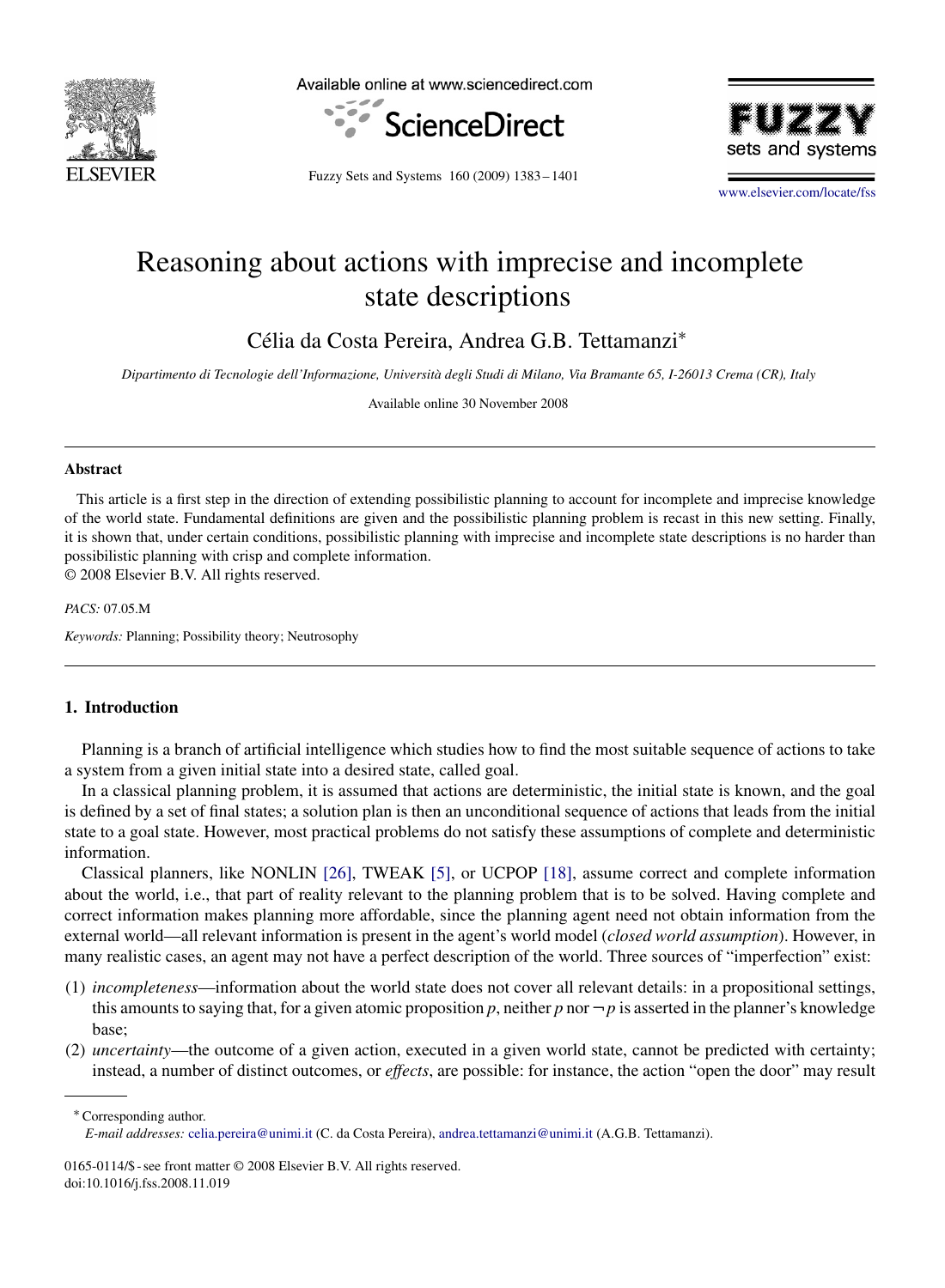in the door being open, if the door is unlocked, but may also result in the door being still closed, if the door is locked, which the planner does not know in advance.

(3) *imprecision*—some relevant details of a world state are described in imprecise, or vague, terms: e.g., "the door is *near*", or "the battery is *low*";

Planning under incompleteness and/or uncertainty has been widely investigated in the AI literature. Most of these approaches, like Buridan [\[16\],](#page-18-2) POSPLAN [\[7\],](#page-17-1) Conformant Graphplan [\[22\],](#page-18-3) CNLP [\[19\],](#page-18-4) and Cassandra [\[21\],](#page-18-5) extend algorithms/systems devised for classical planning. The latter two planners deal with conditional planning in which the sequence of actions to be executed depends on dynamic conditions, while the former four planners can solve secure planning. On the other hand, in [\[11\],](#page-17-2) a new language has been proposed for dealing with incomplete information. In [\[2\],](#page-17-3) the authors provide a model to capture the evolution of the agent's knowledge as it engages in the activities of planning and execution. In [\[28\],](#page-18-6) Graphplan [\[4\]](#page-17-4) has been extended to handling uncertainty and sensing actions. Similarly, in [\[20\],](#page-18-7) a new approach has been proposed to planning with incomplete information and sensing, based on a higher-level, "knowledge-based", representation of the planner's knowledge and of the domain actions. In particular, the authors use a set of formulas from a first-order modal logic of knowledge to represent the planner's incomplete knowledge state. A similar approach has been proposed in [\[15\],](#page-18-8) which provides a new technique for generating cyclic plans in a KL-based framework.

Other approaches, like [\[17,](#page-18-9)[13,](#page-17-5)[22\],](#page-18-3) propose the use of automated-reasoning techniques for planning under incomplete knowledge. The works proposed by Eiter et al. [\[11\]](#page-17-2) and Guinchiglia [\[14\]](#page-18-10) differ considerably from previous approaches, in the sense that they use deduction techniques for solving planning tasks under incompletness instead of extending classical algorithms/systems.

Imprecision of the information about the world state is little considered in the literature, as most works assume the planning agent disposes of correct information. Imprecise knowledge is essentially dealt within the domain of fuzzy control [\[24\].](#page-18-11)

In this article, we propose an original approach which is a first step toward further extending a possibilistic approach [\[7\]](#page-17-1) to obtain a general formalism for handling incompleteness, uncertainty, and imprecision in a uniform way. The aim of the formalism is to make it possible to represent dynamical aspects of the world state description in the presence of incompletness, imprecision, and uncertainty, and to make it possible to deal with planning problems in a sensible way while only taking into account available knowledge.

The work presented in this paper is an extension of the possibilistic approach to planning proposed in [\[7\]](#page-17-1) which, in turn, is an extension of the well-known STRIPS [\[12\]](#page-17-6) formalism to allow the representation of possibilistic uncertainty.

The article is organized as follows: possibilistic planning is introduced in Section [2;](#page-1-0) Section [3](#page-2-0) discusses the use of fuzzy state descriptions to represent imprecise and incomplete knowledge about the world state and provides a model-theoretic semantics and useful properties for such representation; Section [4](#page-6-0) defines the syntax and semantics of possibilistic actions in this framework; the notion of plan is recast in the fuzzy possibilistic setting in Section [5,](#page-11-0) and a definition and characterization of fuzzy possibilistic planning problem is provided in Section [6.](#page-12-0) Section [7](#page-17-7) concludes.

## <span id="page-1-0"></span>**2. Possibilistic planning**

Let us first of all focus on the benefits of using possibility theory in planning, especially in comparison with probabilistic planning [\[7\]:](#page-17-1)

- Possibility theory is an *ordinal* model: only the order induced by possibility distributions is important, not the precise values of the degrees. This ordinal aspect of a possibilistic representation (contrarily to probabilistic representations which are intrinsically quantitative) gives the model more *robustness* to imprecision on the degrees and is thus particularly suited to cases where there is a lack of statistical data.
- Actions with possibilistic transition functions  $\pi[.]s, a]$  are a *graded generalization of nondeterministic actions*, so that possibilistic planning encompasses nondeterministic planning as a particular case (obtained by allowing only 0 and 1 as possibility degrees). *This is not the case with probability theory*, at least if we work with a single probability distribution as in Bayesian approaches: there is no mean of encoding graded nondeterminism by a probability distribution.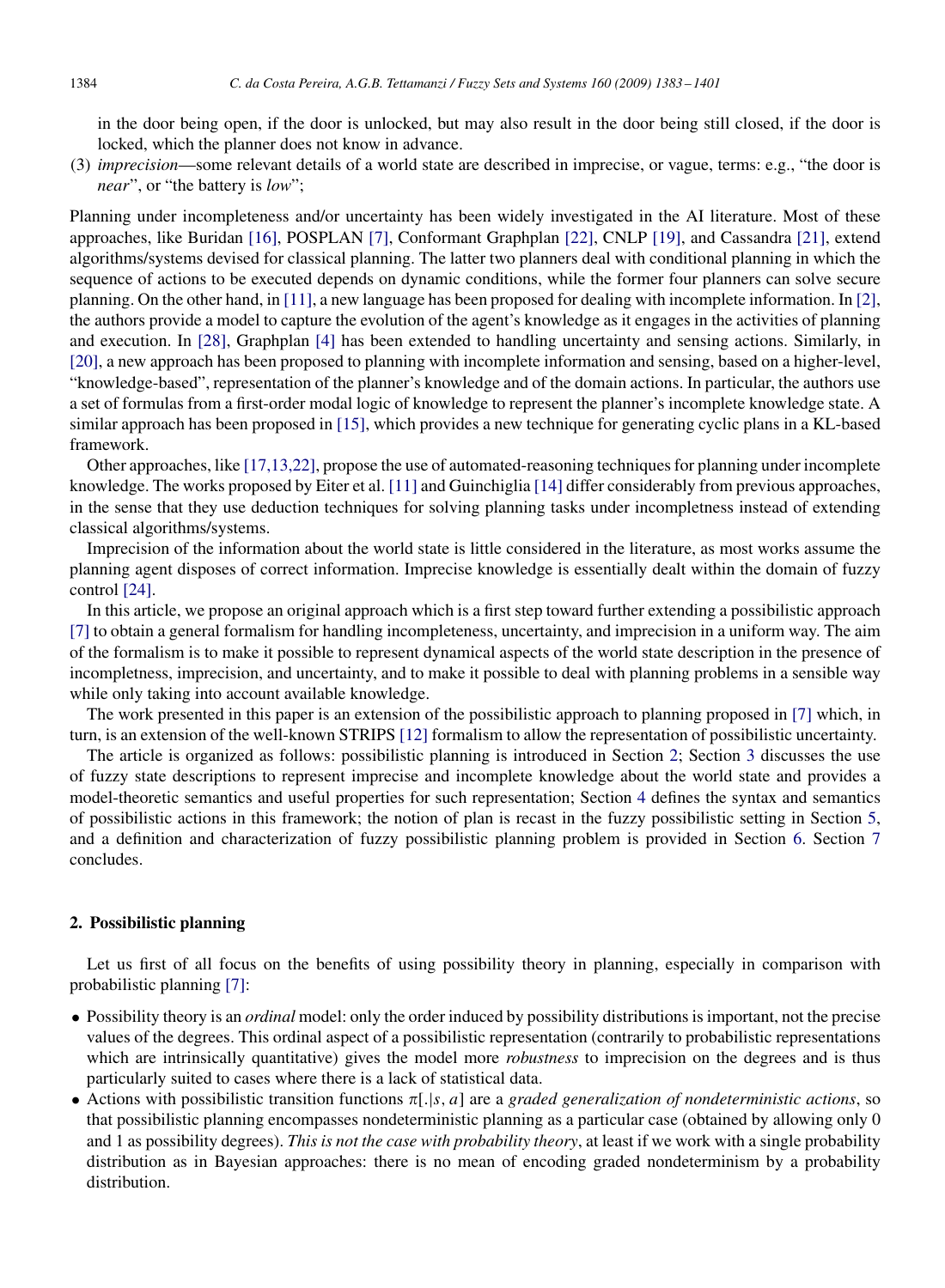The possibilistic approach to planning proposed in [\[7\],](#page-17-1) which is the starting point of this work, considers the class of planning problems in which

- (1) the environment is *static*, which means all changes that take place in the world result from actions specified in the plan given by the agent;
- (2) information about the world state is precise and complete; and
- (3) the environment is assumed to be *unobservable* during plan execution, thus requiring the search for nonconditional plans that must be robust to uncertainty.

The approach can be regarded as a possibilistic counterpart of the probabilistic approach by Kushmerick et al. [\[16\],](#page-18-2) in which possibility distributions are used to represent the uncertainty both on the initial and subsequent states and on the outcomes of the execution of an action in a particular context. Two notions of solution plans for such a possibilistic planning problem are introduced:

- $\gamma$ -acceptable plans, that lead to a goal state with a certainty greater than a given threshold  $\gamma$  and
- *optimally safe plans*, that lead to a goal state with maximal certainty.

The main benefit expected from the adoption of a framework based on possibility theory [\[9\]](#page-17-8) is the ability to represent qualitatively, and thus more faithfully, what is known about the initial state and the possible effects of actions; the possibilistic approach is likely to be less sensitive to a lack of precision in the assessment of uncertainty. Using a model in which actions have possibilistic effects is particularly well suited for cases in which the probabilities of the resulting effects of actions are not available, not very reliable, or hard to obtain, that is, in situations of partial or total ignorance about the immediate consequences of applying an action. Moreover, the notion of action with possibilistic effects properly generalizes the notion of nondeterministic actions by enabling the representation of ordinal grading in the uncertainty that characterize the uncontrollable choice process through which the real effect of an action will be determined. What is represented is simply that one or several effects are normal in essence (nothing prevents them from occurring) and that some are more normal (less exceptional) than others, that is, some may be considered more plausible than others in the absence of further information.

One of the most important results of the above approach is that the search of a  $\gamma$ -acceptable plan amounts to solving a planning problem straightforwardly derived from the original possibilistic problem and consisting only of pure (nongraded) nondeterministic actions.

With respect to the above starting point [\[7\]:](#page-17-1)

- we keep the assumption that the environment is *static*;
- we keep the assumption that the environment is *unobservable* during plan execution;
- we drop the closed world assumption; we adopt instead the *open world assumption*, stating that lack of knowledge about a proposition does not necessarily imply its falsity; therefore, the representation of world states is incomplete;
- we also drop the assumption that information about the world state is always precise: states are thus described by fuzzy literals. Therefore, a world state is a fuzzy interpretation of the propositions relevant to the planning problem.

<span id="page-2-0"></span>We will employ, throughout the rest of the article, an example consisting of a simple planning problem in the domain of agronomy. A crop has to be grown in a field with the goal of obtaining a desired yield; depending on the conditions of the soil and of the weather, a farmer may apply several actions like sowing a standard or resistant strand of seeds, treating the field with pesticides, or harvesting.

## **3. World state representation**

The first step in laying out a general formalism to handle incompleteness, uncertainty, and imprecision for reasoning about actions consists of deciding how to represent the world and its states.

We adopt an objectivist ontology whereby a real world is assumed to exist independently of the perceptions of a planning agent. At each point in time, the world state is completely, certainly, and precisely defined. However, in the spirit of abstracting away from irrelevant details, we do allow the world state to be identified imprecisely, in the technical sense stated in the Introduction, i.e., by means of propositions whose truth may be graded. Accordingly, a natural choice is to represent an objective world state as a complete assignment of truth degrees to all propositions defined for the problem at hand, i.e., a fuzzy interpretation.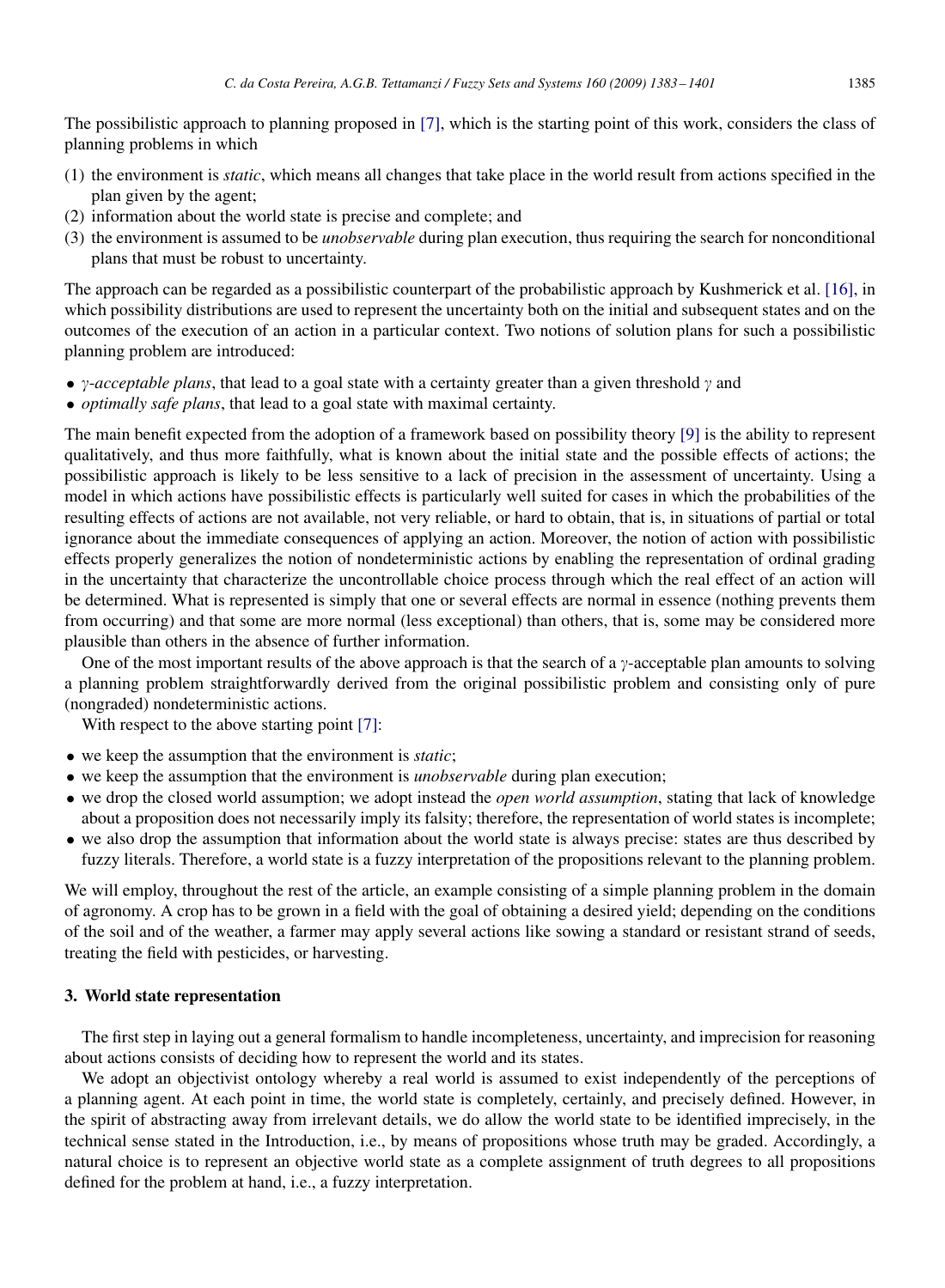The above considerations apply to the representation of objective states of the world. A completely different story is the representation of a planning agent's knowledge about the world state. One might call this a *subjective* world state, but we prefer to call it a *world state description*. Based on the assumptions stated in Section [2,](#page-1-0) such a description may be incomplete, imprecise, and even uncertain, due to the unobservability assumption. Furthermore, the possibility of contradictory information, arising from conflicting sources (i.e., sensors) for the initial state, or from the nondeterminism of actions for intermediate and final states, cannot be ruled out.

## *3.1. Fuzzy interpretations*

To begin with, we define the notion of *fuzzy interpretation* over the set of atomic propositions as a means for representing objective world states, and we extend it to the set of propositional formulas.

**Definition 1.** A fuzzy interpretation is an assignment of truth degrees in [0, 1] to all atomic propositions (or atoms, for short) defined in the problem domain. Let  $A$  be a set of atoms; a fuzzy interpretation  $I$  is a function

$$
\mathcal{I} : \mathcal{A} \to [0, 1],
$$

which assigns a truth degree  $p^{\mathcal{I}} \in [0, 1]$  to all atoms  $p \in \mathcal{A}$ .

We will use a convenient notational convention, especially for illustrating the examples, for the extensional representation of a fuzzy set *S* over the universe of discourse *A* as

$$
S = \sum_{p \in \mathcal{A}} \frac{S(x)}{x} = \frac{S(p_1)}{p_1} + \frac{S(p_2)}{p_2} + \cdots,
$$
 (1)

where  $p_i \in A$  for all *i* and  $S(p)$  is the membership degree of p in S. This notation is nothing more than a formal device and the fractions do not have to be interpreted as divisions but just as ordered pairs, while the  $+$  does not stand for algebraic sum but rather for a function-theoretic union.

In our example, *A* might consist of the following atomic propositions:

*c* the desired crop has been sown;

*f* weather conditions are favorable;

*g* the crop is growing as desired;

*p* the crop is affected by pest;

*y* the desired yield has been reached.

<span id="page-3-0"></span>A fuzzy interpretation represents an actual state of the world. Given  $A = \{c, f, g, p, y\}$ , an example of fuzzy interpretation might be *I* such that

$$
c^{\mathcal{I}} = 1
$$
,  $f^{\mathcal{I}} = 0.8$ ,  $g^{\mathcal{I}} = 0$ ,  $p^{\mathcal{I}} = 0.2$ ,  $y^{\mathcal{I}} = 0$ , (2)

which can be written, more compactly, as  $\mathcal{I} = 1/c + 0.8/f + 0.2/p$ .

A fuzzy interpretation  $\mathcal I$  can naturally be extended to all propositions (i.e., well-formed formulas in propositional logic) as follows, for all propositions *p* and *q*:

$$
\top^{\mathcal{I}} = 1,\tag{3}
$$

$$
\perp^{L} = 0,\tag{4}
$$
\n
$$
(-n)^{L} - 1 - n^{L}
$$
\n
$$
(5)
$$

$$
(\neg p)^{\perp} = 1 - p^{\perp},
$$
  
\n
$$
(p \land q)^{\perp} = \min\{p^{\perp}, q^{\perp}\},
$$
\n(6)

$$
(\rho \vee q)^{\mathcal{I}} = \max\{p^{\mathcal{I}}, q^{\mathcal{I}}\},\tag{7}
$$

$$
(p \supset q)^{\mathcal{I}} = \min\{1, 1 - p^{\mathcal{I}} + q^{\mathcal{I}}\},\tag{8}
$$

$$
(p \equiv q)^{\mathcal{L}} = \min\{(p \supset q)^{\mathcal{L}}, (q \supset p)^{\mathcal{L}}\}.
$$
\n(9)

Note that for the implication we decided to use Łukasiewicz's fuzzy implication operator. This leads to a definition of fuzzy entailment (see Definition [4\)](#page-6-1) that is a sound generalization of classical entailment, thanks to the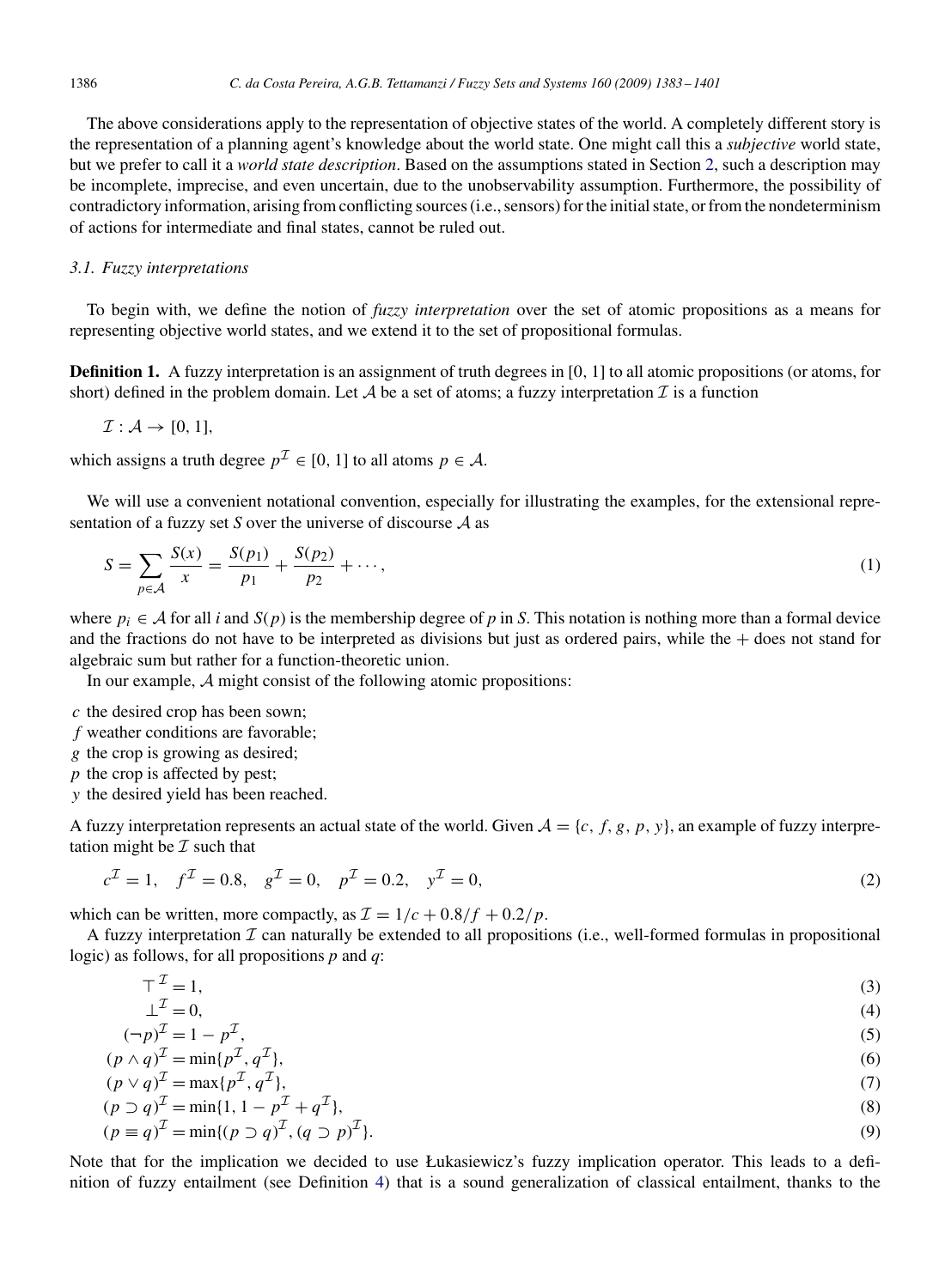fact that it satisfies the Sinha–Dougherty axioms for fuzzy set inclusion [\[6\].](#page-17-9) However, this is not the only possible choice: other forms of implication could be used, but some of the results could be affected. Exploring the impact of various choices of implications is an interesting research issue which, however, goes beyond the scope of this work.

In the example, *I* completely represents a state of the world where the crop has been sown, the weather conditions are quite favorable but the crop is not growing at all and, in addition, it is slightly affected by pest; the desired yield has not been reached at all. While involving vague (i.e., linguistic) information, such representation of the state of the world is by no means uncertain or incomplete. According to *I*, the truth of formula  $(c \wedge \neg f) \supset g$  ("if the crop has been sown but weather conditions are unfavorable, the crop is growing as desired") would be given by

$$
((c \wedge \neg f) \supset g)^2 = \min\{1, 1 - (c \wedge \neg f)^2 + g^2\}
$$
  
=  $\min\{1, 1 - \min\{c^{\mathcal{I}}, 1 - f^{\mathcal{I}}\} + g^{\mathcal{I}}\}$   
=  $\min\{1, 1 - \min\{1, 1 - 0.8\} + 0\}$   
=  $\min\{1, 1 - 0.2 + 0\} = 0.8$ .

## *3.2. Fuzzy state descriptions*

Assuming complete knowledge of the world is irrealistic for most real-world planning problems. Instead, we want to deal with partial, imprecise representations of world states.

Fuzzy set theory and fuzzy logic provide a mathematical framework for dealing with incomplete and imprecise information. Atanassov introduced what he calls "intuitionistic fuzzy sets" [\[1\],](#page-17-10) a generalization of fuzzy sets to deal with incomplete information by means of a bipolar representation. A set of this type is defined by a pair of membership and nonmembership functions, respectively, *T* and *F*, with

<span id="page-4-0"></span>
$$
T(x) + F(x) \leq 1 \tag{10}
$$

for all element *x*. This constraint bars Atanassov's membership/nonmembership pairs from handling inconsistent knowledge.

An interesting proposal to handle inconsistency in fuzzy logic is due to Smarandache [\[25\],](#page-18-12) under the name *neutrosophy* [\[23\].](#page-18-13) The issue of representing incomplete, imprecise, and possibly inconsistent information is particularly felt in fuzzy databases. It is indeed within that area of research that the idea of using neutrosophic fuzzy sets to represent inconsistent (in addition to incomplete and imprecise) knowledge has been proposed [\[27\].](#page-18-14) Neutrosophic fuzzy sets are obtained by relaxing the constraint in Eq. [\(10\)](#page-4-0).

Inspired by that proposal, we choose to represent the knowledge that a planning agent has about the actual world state as a fuzzy set of literals (i.e., atoms or negated atoms). The membership of positive and negated atoms can be regarded as deriving from membership/nonmembership pairs in the sense of Atanassov. We will call *S* the set of all such fuzzy state descriptions.

Let  $\mathcal{L} = \mathcal{A} \cup \mathcal{A}$  be the set of literals constructed on *A*. For all  $s \in \mathcal{S}$  and literal  $\ell \in \mathcal{L}$ ,  $s(\ell)$  is the membership degree of  $\ell$  in *s*. We will say a state description *s* is *consistent* if and only if, for all  $p \in A$ ,  $s(p) + s(\neg p) \leq 1$ .

Intuitively,  $s(\ell)$  is the degree to which the planning agent knows literal  $\ell$  is (or will be) true in state *s*. Alternatively, one may regard a fuzzy state description *s* as a fuzzy set of *objective* world states. The degree to which an actual, *objective* world state matches description *s* is the degree to which that world state belongs in *s*.

The adoption of neutrosophic fuzzy sets for representing state descriptions stems from the basic idea that an agent may have distinct estimates of the truth of related literals, like  $p$  and  $\neg p$  which ultimately go back to the same atomic proposition. When such estimates are contradictory or in partial disagreement, the agent might try to resolve that disagreement, but that would mean to lose some information. To avoid information loss, we tolerate some inconsistency. To be sure, other approaches exist to obtain the same goal, notably bipolar possibilistic logic [\[3\].](#page-17-11) The adoption of this framework would lead to alternative approaches, whose study will make the object of further research. In fact, the bipolar representation we are using is but one particular type among a variety of alternatives (see Dubois and Prade's recent discussion [\[10\]](#page-17-12) of the salient features of the main three types), namely the type Dubois and Prade call "dual bivariate".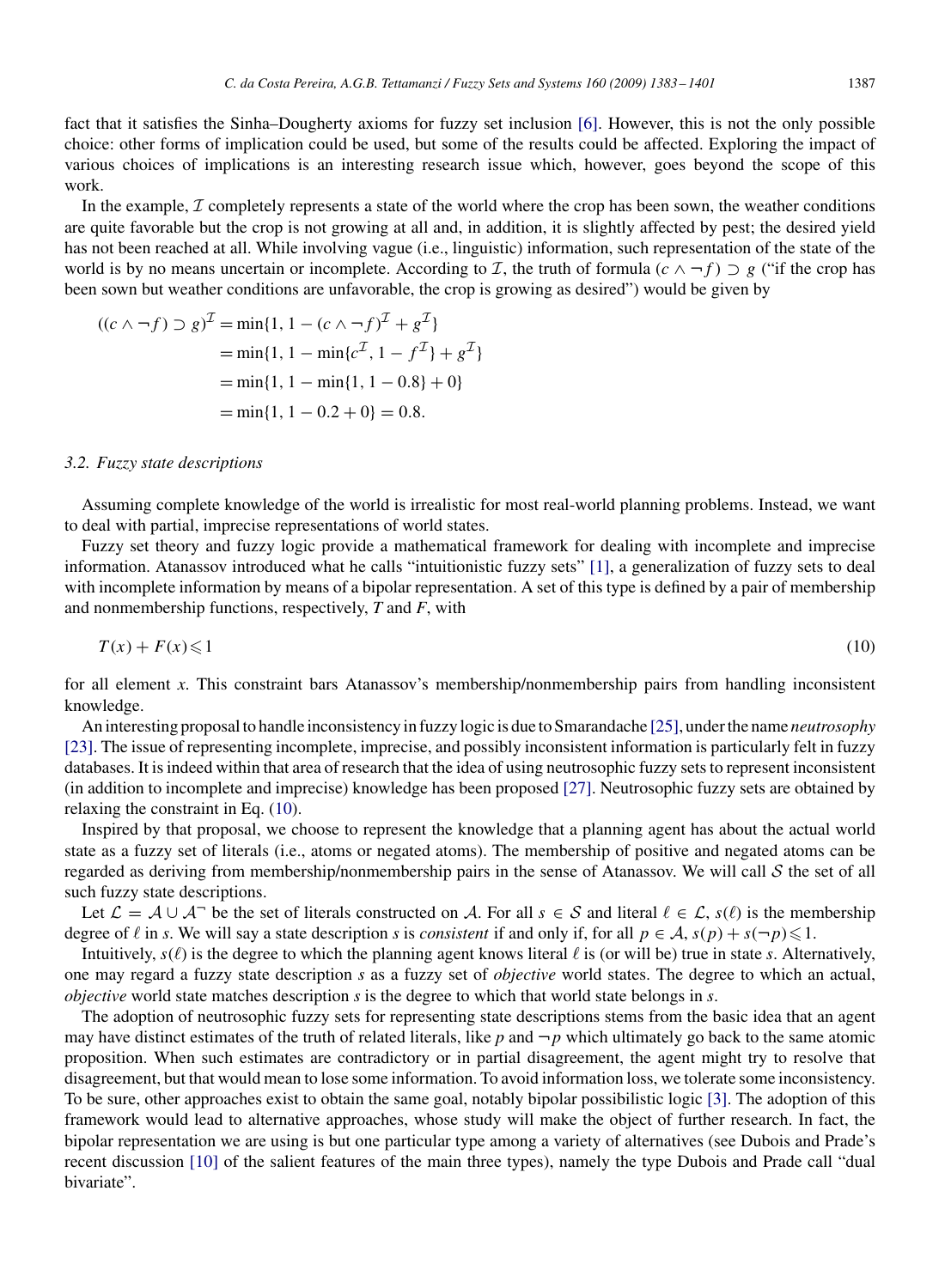In order to evaluate the degree to which a fuzzy state description *s* is satisfied by a given world state  $I$ , which is a fuzzy interpretation, we must extend fuzzy interpretations to fuzzy state descriptions as well.

**Definition 2.** Let *I* be a fuzzy interpretation; for all  $s \in S$ ,

<span id="page-5-0"></span>
$$
s^{\mathcal{I}} = \min_{\ell \in \mathcal{L}} \max\{1 - s(\ell), \min\{s(\ell), \ell^{\mathcal{I}}\}\}.
$$
\n(11)

The rationale for this definition is a fuzzification of the reckoning that, under the open-world assumption, if *s* does not contain a literal, any truth assignment made by *I* to that literal satisfies *s*; however, if *s* contains a literal, only those interpretations for which that literal is true satisfy *s*.

Fuzzy state descriptions represent what an agent knows or believes about a world state. Knowledge about a state may be partial (the agent may have no clues as to the actual truth value of some propositions). Uncertainty about a world state may arise as a consequence of the application of indeterministic possibilistic actions.

In our example, a possible fuzzy state description might be

<span id="page-5-2"></span>
$$
s = \frac{1}{c} + \frac{0.5}{p} + \frac{1}{-p},\tag{12}
$$

which describes states of the world where the crop has definitely been sown and, as far as the planning agent knows, there is a fair possibility that the crop is affected by pest, while it may very well be that the crop is not affected by pest. The truth degrees of all the remaining propositions are not specified, i.e., they may take up whatever value.

The degree to which *s* would describe (i.e., be compatible with) world state  $\mathcal I$  of Eq. [\(2\)](#page-3-0) is

$$
s^{\mathcal{I}} = \min_{\ell \in \mathcal{L}} \max\{1 - s(\ell), \min\{s(\ell), \ell^{\mathcal{I}}\}\}
$$
  
= min{max{1 – s(c), min{s(c), c <sup>$\mathcal{I}$</sup> }, max{1 – s(p), min{s(p), p <sup>$\mathcal{I}$</sup> }, max{1 – s(¬p), min{s(¬p), 1 – p <sup>$\mathcal{I}$</sup> }}  
= min{max{1 – 1, min{1, 1}, max{1 – 0.5, min{0.5, 0.2}}, max{1 – 1, min{1, 0.8}} = 0.5.

Examples of fuzzy state descriptions that totally describe *I* are

<span id="page-5-1"></span>
$$
\emptyset
$$
,  $\frac{1}{c}$ ,  $\frac{1}{c} + \frac{0.8}{f}$ ,  $\frac{0.8}{f} + \frac{0.2}{-f}$ ,  $\frac{1}{-g} + \frac{0.2}{p} + \frac{1}{-y}$ , ...

**Proposition 1.** *Let*  $I$  *be a fuzzy interpretation; for all*  $s \in S$ ,

$$
s^{\mathcal{I}} = \min_{p \in \mathcal{A}} \{ \max\{1 - s(p), s(p)\}, \max\{1 - s(p), p^{\mathcal{I}}\},\
$$
  

$$
\max\{1 - s(\neg p), s(\neg p)\}, \max\{1 - s(\neg p), 1 - p^{\mathcal{I}}\} \}. \tag{13}
$$

**Proof.** By Definition [2,](#page-5-0)

$$
s^{\mathcal{I}} = \min_{\ell \in \mathcal{L}} \max\{1 - s(\ell), \min\{s(\ell), \ell^{\mathcal{I}}\}\}\
$$
  
=  $\min_{p \in \mathcal{A}} \{\max\{1 - s(p), \min\{s(p), p^{\mathcal{I}}\}\}, \max\{1 - s(\neg p), \min\{s(\neg p), (\neg p)^{\mathcal{I}}\}\}\}\}\$   
=  $\min_{p \in \mathcal{A}} \{\max\{1 - s(p), \min\{s(p), p^{\mathcal{I}}\}\}, \max\{1 - s(\neg p), \min\{s(\neg p), 1 - p^{\mathcal{I}}\}\}\}\}$   
=  $\min_{p \in \mathcal{A}} \{\max\{1 - s(p), s(p)\}, \max\{1 - s(p), p^{\mathcal{I}}\}, \max\{1 - s(\neg p), 1 - p^{\mathcal{I}}\}\}\$ .  $\square$ 

**Proposition 2.** *Let s be a fuzzy state description and I a fuzzy interpretation*: *then*,

$$
s^{\mathcal{I}} = 1 \implies \forall p \in \mathcal{A}, \ s(p) = p^{\mathcal{I}}. \tag{14}
$$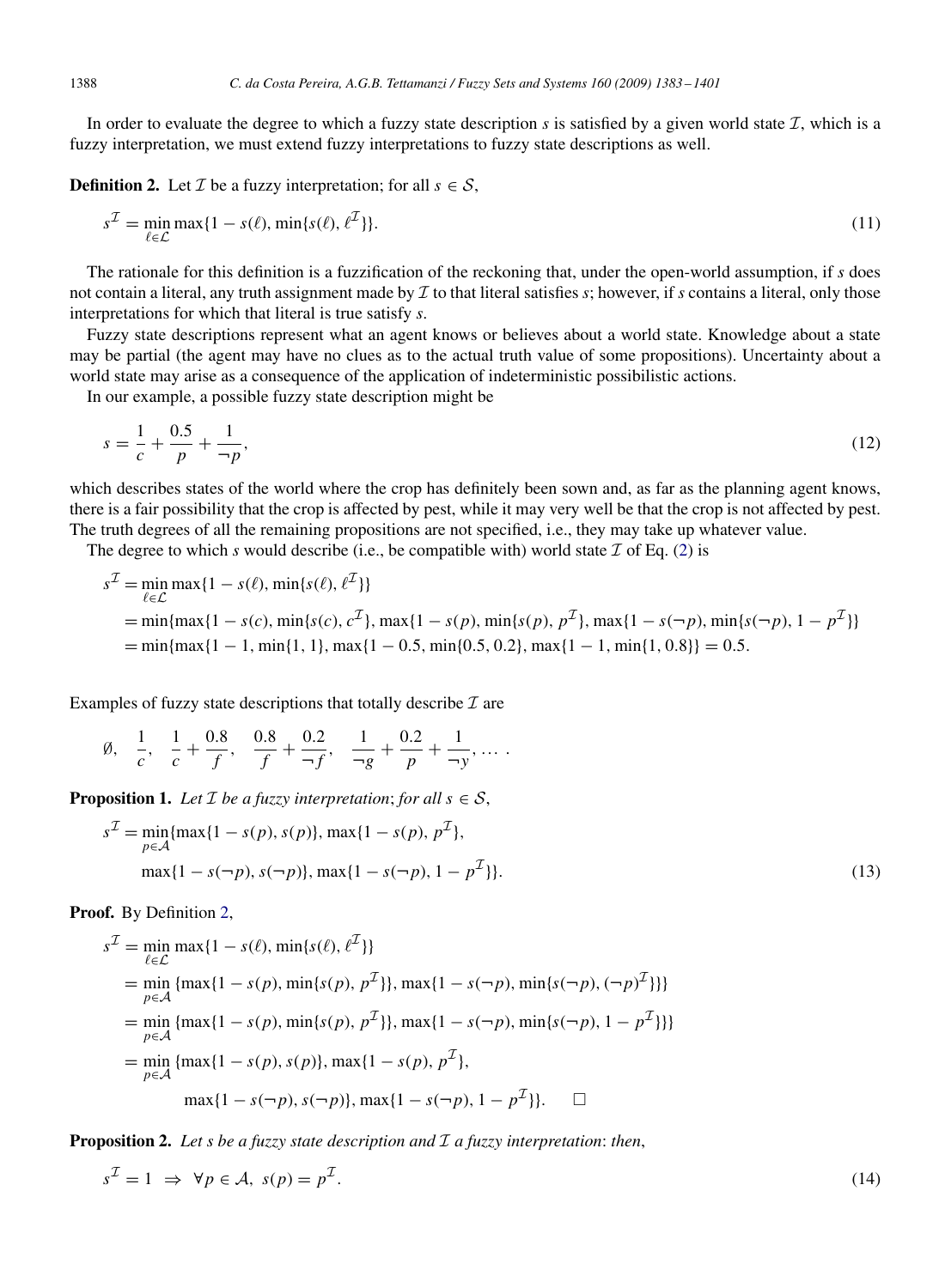**Proof.** Since  $(A \supset B) \equiv (\neg B \subset \neg A)$ , instead of proving the thesis directly, we prove its equivalent  $\exists p \in A$ A,  $s(p) \neq p^{\mathcal{I}} \Rightarrow s^{\mathcal{I}} \neq 1$ . Let us assume p is an atom such that  $s(p) \neq p^{\mathcal{I}}$ ; then  $\max\{1 - s(p), p^{\mathcal{I}}\} \neq 1$ . Therefore, because of Proposition [1,](#page-5-1)  $s^{\mathcal{I}} \neq 1$ .  $\Box$ 

<span id="page-6-2"></span>**Proposition 3.** *Let s be a fuzzy state description and I a fuzzy interpretation*: *then*,

$$
\forall p \in \mathcal{A}, \ s(p) = p^{\mathcal{I}} \Rightarrow s^{\mathcal{I}} = \min_{p \in \mathcal{A}} \max\{p^{\mathcal{I}}, 1 - p^{\mathcal{I}}\}. \tag{15}
$$

**Proof.** The thesis follows trivially by replacing  $s(p)$  by  $p^{\mathcal{I}}$  in Proposition [1.](#page-5-1)  $\Box$ 

**Corollary 4.** *Let s be a fuzzy state description and I a crisp interpretation*: *then*,

<span id="page-6-3"></span>
$$
\forall p \in \mathcal{A}, \ s(p) = p^{\mathcal{I}} \ \Rightarrow \ s^{\mathcal{I}} = 1. \tag{16}
$$

**Proof.** The thesis is a direct consequence of Proposition [3,](#page-6-2) when *I* is crisp, i.e., when, for all  $p \in A$ ,  $p^{\mathcal{I}} \in \{0, 1\}$  and, therefore, max $\{p^{\mathcal{I}}, 1 - p^{\mathcal{I}}\} = 1$ .  $\Box$ 

# *3.3. Fuzzy entailment of expressions*

An expression is a well-formed formula in propositional logic employing literals defined in the problem domain. The degree to which a given world state *I* satisfies an expression  $\varepsilon$ , i.e., its truth degree in *I*, is denoted  $\varepsilon^{\mathcal{I}}$ .

<span id="page-6-1"></span>**Definition 3.** A state description *s* entails an expression  $\varepsilon$ , denoted  $s \models \varepsilon$ , if and only if, for all world state  $\mathcal{I}, s^{\mathcal{I}} \leq \varepsilon^{\mathcal{I}}$ .

The  $\models$  relation is a crisp one. It is useful to define a fuzzy entailment relation as well, on the basis of the Łukasiewicz implication as suggested in [\[6\].](#page-17-9)

**Definition 4.** The degree to which a state description *s* entails an expression  $\varepsilon$ , is

$$
Ent(s, \varepsilon) = \inf_{\mathcal{I}} \min\{1, 1 - s^{\mathcal{I}} + \varepsilon^{\mathcal{I}}\}.
$$
\n(17)

It is easy to verify that, if  $s \models \varepsilon$ , Ent $(s, \varepsilon) = 1$ , because, by Definition [3,](#page-6-3)  $\varepsilon^{\mathcal{I}} - s^{\mathcal{I}} \ge 0$  for all *I*, therefore  $1 - s^{\mathcal{I}} + \varepsilon^{\mathcal{I}} \ge 1$ . and

Ent(s, 
$$
\varepsilon
$$
) = inf min{1, 1 - s<sup>T</sup> +  $\varepsilon$ <sup>T</sup>} = inf T = 1.

This fuzzy entailment relation may be used to define the fuzzy sets of all the state descriptions that entail a given expression.

<span id="page-6-0"></span>**Definition 5.** The fuzzy set of all the state descriptions that entail an expression  $\varepsilon$ , is  $S_{\varepsilon}$ . The degree to which a state description *s* belongs to  $S_{\varepsilon}$  is

$$
S_{\varepsilon}(s) = \text{Ent}(s, \varepsilon). \tag{18}
$$

# **4. Fuzzy possibilistic actions**

Now that we know how to represent actual or possible world states, as well as what a planning agent knows about them—fuzzy state descriptions, it is time to account for the uncertainty about the actual world state at a given point of a plan. Based on our assumptions, the source of uncertainty is nondeterminism of actions. Therefore, we now turn to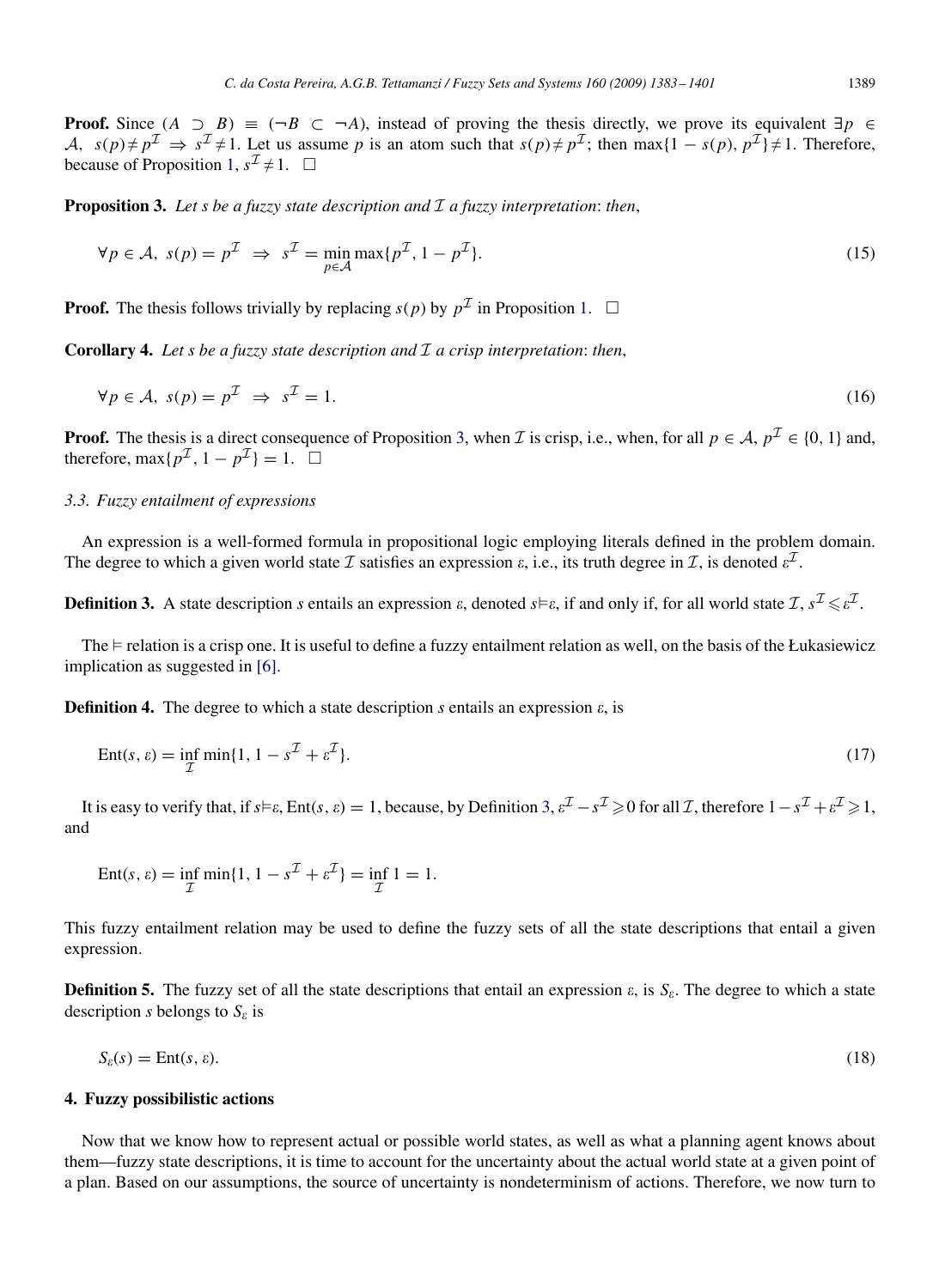defining the syntax and semantics of possibilistic actions in the framework of the formalism introduced in the previous section.

# <span id="page-7-0"></span>*4.1. Representing uncertainty about action results*

We represent uncertainty about the world state by means of possibility distributions  $\pi : S \to [0, 1]$ .

A possibility distribution  $\pi$  on  $S$  induces a possibility measure  $\Pi$  :  $2^S \rightarrow [0, 1]$  and a necessity measure  $N : 2^S \rightarrow$ [0, 1], defined, for all crisp set of state descriptions  $X \subseteq S$ , as

$$
\Pi(X) = \sup_{s \in X} \pi(s),\tag{19}
$$

$$
N(X) = 1 - \Pi(\bar{X}) = \inf_{s \notin X} (1 - \pi(s)).
$$
\n(20)

These measures can be extended to fuzzy sets of state descriptions as follows: for all fuzzy set of state descriptions  $X: \mathcal{S} \rightarrow [0, 1],$ 

$$
\Pi(X) = \sup_{s \in \mathcal{S}} \min\{X(s), \pi(s)\},\tag{21}
$$

$$
N(X) = 1 - \Pi(\bar{X}) = \inf_{s \in \mathcal{S}} \max\{X(s), 1 - \pi(s)\}.
$$
\n(22)

## <span id="page-7-1"></span>*4.2. Representing actions*

**Definition 6.** An action *a* with possibilistic effects is a set of possibilistic effects, i.e.,  $a = \{pe_1, \ldots, pe_m\}$ , where

$$
pe_i = \langle \text{Context}_i, (\pi_{i1}, \text{Eff}_{i1}), \dots, (\pi_{in_i}, \text{Eff}_{in_i}) \rangle
$$

where, for all *i* and *j*,

- Context*<sup>i</sup>* is the context that triggers the *i*th possibilistic effect;
- $\pi_{ij} \in (0, 1]$  is the degree of possibility of the relevant effect and, for all *i*, there exists a *j* such that  $\pi_{ij} = 1$ ;
- Eff<sub>ij</sub> =  $(A_{ij}, R_{ij})$ ,  $A_{ij} \cap R_{ij} = \emptyset$ , where  $A_{ij}$  is a (crisp) set of literals that must be asserted (i.e., added to the state description) and  $R_{ij}$  is a (crisp) set of literals that must be retracted (i.e., deleted from the state description).

Furthermore, the contexts of an action must be such that:

- (1) for all  $s \in S$ , and for all interpretations *I*, there exists an *i* such that Context $i^2 \geq s^2$ .
- (2) the contexts are totally overlapping, i.e.,  $\sum_i$  Context<sub>i</sub> = 1.

In our example, we might define the following four possibilistic actions:

- sow standard-quality seeds (sowStd);
- sow resistant seeds (sowRes);
- treat the crop with pesticides (treat);
- harvest the crop (harvest).

These four actions would be formally defined as follows:

sowStd = { $\{(f, (1, \{c, g\}, \{\neg c\}), (0.2, \{c, \neg g\}, \{\neg c\}))$ ,  $\langle \neg f, (0.7, \{c, g\}, \{\neg c\}), (1, \{c, \neg g\}, \{\neg c\})\rangle\}$ , sowRes = { $\{(f, (1, \{c, g\}, \{\neg c\}), (0.1, \{c, \neg g\}, \{\neg c\})\}, \{\neg f, (1, \{c, g\}, \{\neg c\}), (0.5, \{c, \neg g\}, \{\neg c\})\})\},$ treat = { $\{p, (1, \{-p\}, \{p\}), (0.1, \emptyset, \emptyset) \}, \{-p, (1, \emptyset, \emptyset) \},\}$ harvest = { $\langle s \wedge g \wedge \neg p, (1, \{y\}, \emptyset) \rangle$ ,  $\langle \neg s \vee \neg g \vee p, (1, \{\neg y\}, \emptyset) \rangle$ }.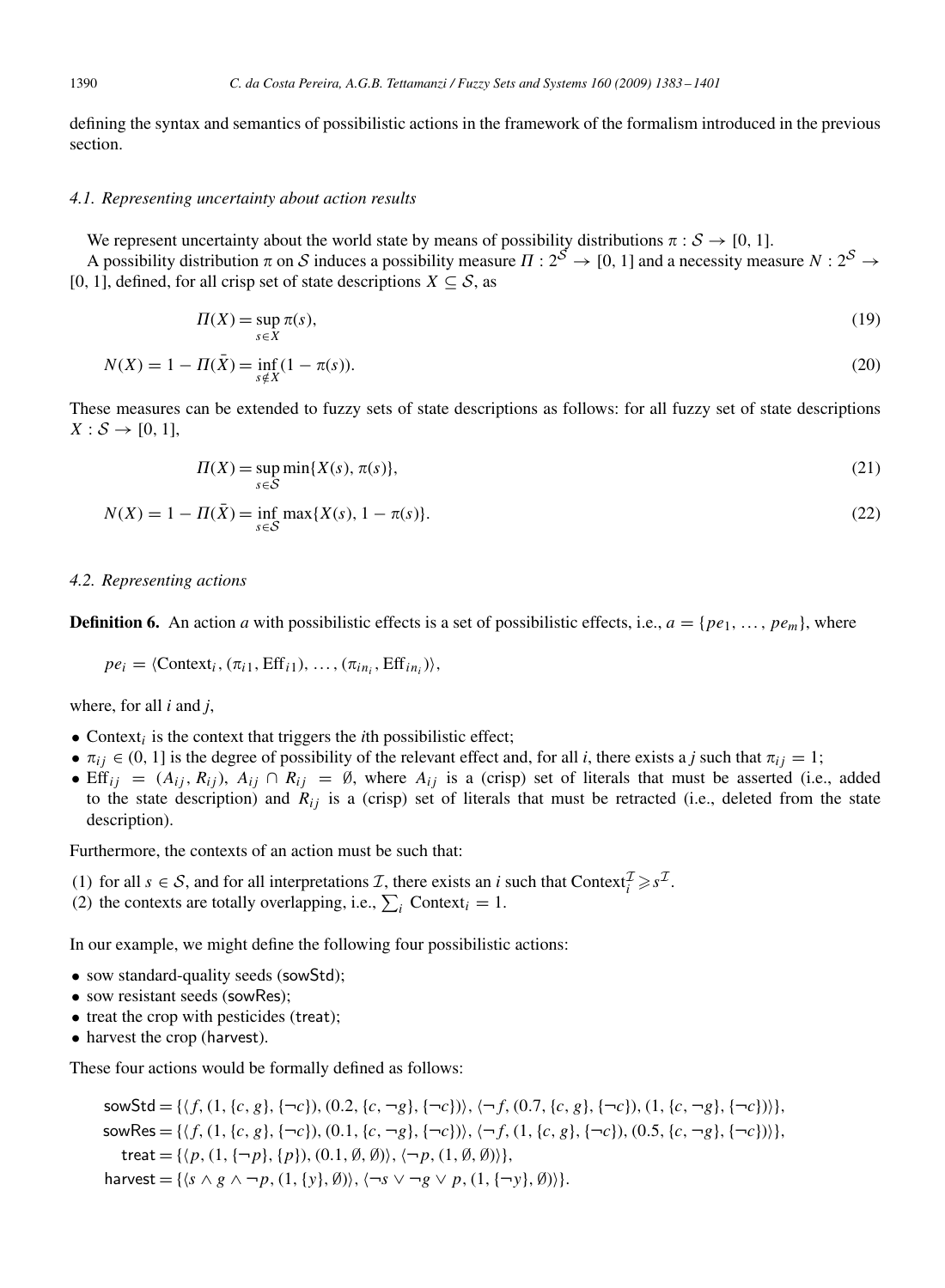

<span id="page-8-0"></span>Fig. 1. A diagram illustrating the results of applying action treat to world state *<sup>I</sup>*.

The semantics of possibilistic actions can be worked out by regarding a possibilistic action as a set of fuzzy IF–THEN rules of the form

IF Context<sub>1</sub> THEN Eff<sub>11</sub> with possibility  $\pi_{11}$ ; *. . .* IF Context<sub>1</sub> THEN Eff<sub>1*n*<sub>1</sub></sub> with possibility  $\pi_{1n_1}$ ; *. . .* IF Context<sub>*m*</sub> THEN Eff<sub>*m*1</sub> with possibility  $\pi_{m1}$ ; *. . .*

IF Context<sub>m</sub> THEN Eff<sub>mn<sub>1</sub></sub> with possibility  $\pi_{mn}$ .

The above rules are to be interpreted as if they were in a logical disjunction with one another [\[29\];](#page-18-15) as a consequence, the overall effect of a possibilistic action should be construed as the fuzzy union of the effect of each rule, with a degree given by the degree of satisfaction of the relevant IF part and the possibility of the effect.

## *4.3. Action semantics*

The semantics of a possibilistic action is established by the following definition.

**Definition 7.** Let *I* be a world state (i.e., a fuzzy interpretation), and  $a = \{(\text{Context}_i, (\pi_{i1}, \text{Eff}_{i1}), \dots, (\pi_{in_i}, \pi_{i1}, \text{aff}_{i2}), \dots, (\pi_{in_i}, \pi_{in_i}, \pi_{in_i}, \pi_{out_i}, \pi_{out_i}, \pi_{out_i}, \pi_{out_i}, \pi_{out_i}, \pi_{out_i}, \pi_{out_i}, \pi_{out_i}, \pi_{out_i}, \pi_{out_i}, \pi_{out_i}, \pi_{out_i}, \pi$  $\text{Eff}_{in_i}$ ),  $\}$ <sub>i=1,...,*m*</sub> be a possibilistic action. The world state resulting from possibilistic effect Eff<sub>*ij*</sub> is a fuzzy interpretation  $\mathcal{J}_{ij}$  such that, for all literal  $\ell \in \mathcal{L}$ ,

(1)  $\ell^{J_{ij}} = \ell^{\perp}$ , if  $\ell \notin \text{Eff}_{ij}$  (a sort of law of inertia);

- $(2) \ell^{J_{ij}} = \max\{\ell^{\perp}, \pi_{ij}\}, \text{if } \ell \in A_{ij};$
- (3)  $\ell^{J_{ij}} = \min\{\ell^{\perp}, 1 \pi_{ij}\}, \text{if } \ell \in R_{ij}.$

The possibility for world state  $\mathcal{I}'$  of resulting from execution of action *a* in  $\mathcal{I}$  is

$$
\pi(\mathcal{I}'|\mathcal{I}, a) = \begin{cases} \max_{i, j: \mathcal{J}_{ij} = \mathcal{I}'} \min\{\text{Context}_{i}^{\mathcal{I}}, \pi_{ij}\} \text{ if } \exists i, j: \mathcal{J}_{ij} = \mathcal{I}',\\ 0 \text{ otherwise.} \end{cases}
$$
(24)

The diagram in Fig. [1](#page-8-0) illustrates what applying action treat to world state  $\mathcal I$  of Eq. [\(2\)](#page-3-0) would mean: the first context, *p*, is satisfied with degree 0.2 in *I*, whereas the second context,  $\neg p$ , is satisfied with degree 0.8.  $A_{11} = \{\neg p\}$  and  $R_{11} = \{p\}$ , so that

$$
(\neg p)^{\mathcal{J}_{11}} = \max\{ (\neg p)^{\mathcal{I}}, \pi_{11} \} = \max\{0.8, 1\} = 1,
$$
  

$$
p^{\mathcal{J}_{11}} = \min\{p^{\mathcal{I}}, 1 - \pi_{11}\} = \min\{0.2, 0\} = 0.
$$

The other two effects of treat leave the state of affairs unchanged.

(23)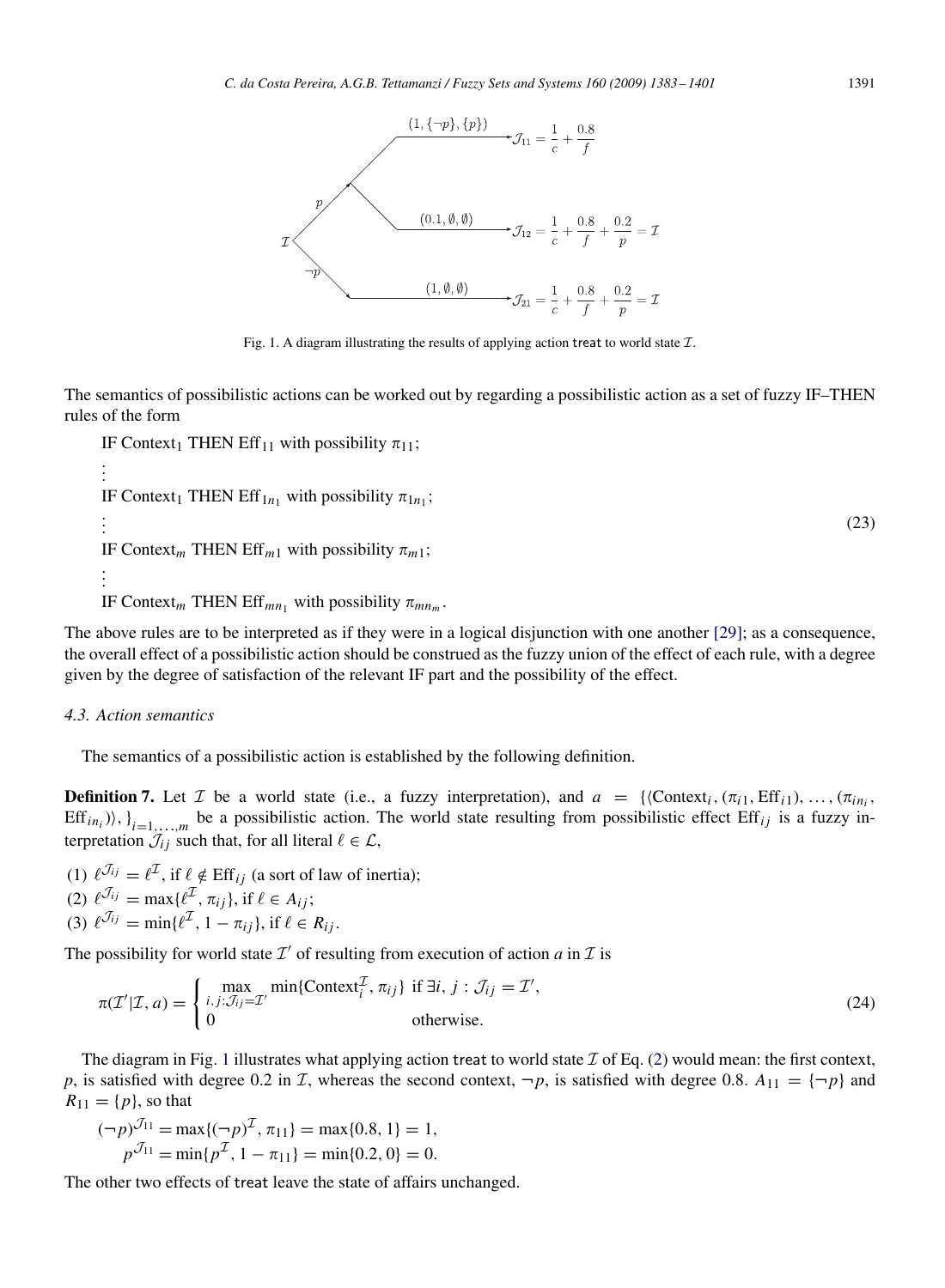Intuitively, treating the field when crop has been sown, the weather conditions are quite favorable, and the crop is little affected by pest, will result in a situation where the crop is totally unaffected  $(\mathcal{I}_{11})$ , if the treatment is successful, or in a situation where nothing has changed  $(\mathcal{I}_{12} = \mathcal{I})$ , if the treatment is unsuccessful. The way it is written, the action says even something more: to the extent that the crop is unaffected by pest, which in this case is 0.8, treating it will make no difference, and the crop will continue to be little affected  $(\mathcal{I}_{21} = \mathcal{I})$ .

We can thus evaluate the possibilities of the two outcomes of treating the field:

<span id="page-9-0"></span>
$$
\pi(\mathcal{J}_{11}|\mathcal{I}, \text{treat}) = \min\{p^{\mathcal{I}}, \pi_{11}\} = \min\{0.2, 1\} = 0.2,
$$
  
\n
$$
\pi(\mathcal{I}|\mathcal{I}, \text{treat}) = \max\{\min\{p^{\mathcal{I}}, \pi_{12}\}, \min\{(-p)^{\mathcal{I}}, \pi_{21}\}\}
$$
  
\n
$$
= \max\{\min\{0.2, 0.1\}, \min\{0.8, 1\}\} = \max\{0.1, 0.8\} = 0.8.
$$

The next definition describes the way a state description should be updated to reflect changes in the world state resulting from the execution of a possibilistic action.

**Definition 8.** Let *a* be a possibilistic action, *s* a fuzzy state description, and *I* an actual world state. The result of executing *a* on *s* in *I* is a new fuzzy state description  $s' = a^{\mathcal{I}}(s)$ , such that, for all  $\ell \in \mathcal{L}$ ,

$$
s'(\ell) = \max_{i,j} \min\{\max\{s(\ell), A_{ij}^{\mathcal{I}}(\ell)\}, 1 - R_{ij}^{\mathcal{I}}(\ell)\},\tag{25}
$$

where

$$
A_{ij}^{\mathcal{I}}(\ell) = \min\{\text{Context}_{i}^{\mathcal{I}}, \pi_{ij}, A_{ij}(\ell)\},\tag{26}
$$

$$
R_{ij}^L(\ell) = \min\{\text{Context}_i^L, \pi_{ij}, R_{ij}(\ell)\}.
$$
\n(27)

Of course, the planner cannot know what the actual state of the world corresponding to *s* could be; in fact, in principle, it should take all world states *I* into account with the degree to which they are represented by *s* in order to evaluate the possible outcome of action *a*.

In order to illustrate Definition [8,](#page-9-0) let us assume action treat is applied on fuzzy state description *s* of Eq. [\(12\)](#page-5-2) when the actual state of the world is  $\mathcal I$  of Eq. [\(2\)](#page-3-0). A new state description  $s'$  would ensue, such that

$$
s'(p) = \max_{ij} \min\{\max\{0.5, A_{ij}^{\mathcal{I}}(p)\}, 1 - R_{ij}^{\mathcal{I}}(p)\}.
$$

Now,

$$
A_{11}^T(p) = 0, \quad R_{11}^T(p) = 0.2, A_{12}^T(p) = 0, \quad R_{12}^T(p) = 0, A_{21}^T(p) = 0, \quad R_{21}^T(p) = 0,
$$

therefore,

$$
s'(p) = \max{\min{\max{0.5, 0}, 0.8}} = 0.5, \min{\max{0.5, 0}, 1} = 0.5, \min{\max{0.5, 0}, 1} = 0.5 = 0.5
$$

Similarly, we can calculate  $s'(\neg p) = 1$ . Therefore, since it can be easily verified that, for all literal  $\ell$  which does neither occur in  $A_{ij}$  nor in  $R_{ij}$ ,  $s'(\ell) = s(\ell)$ ,  $s' = 1/s + 0.5/p + 1/\neg p = s$ , and we can conclude that, in *I*, if treat is applied on *s*, *s* does not change, even though, of course, *I* might change.

#### *4.4. Uncertain outcome of action execution*

We now turn to characterizing the uncertainty of the outcome of executing an action from the point of view of what the planning agent knows, i.e., of fuzzy state descriptions.

**Definition 9.** The (crisp) set of all world states (i.e., interpretations) that can result from the execution of possibilistic action *a* in world state *I* is

$$
Res(\mathcal{I}, a) = \{ \mathcal{I}' : \pi(\mathcal{I}'|\mathcal{I}, a) > 0 \}. \tag{28}
$$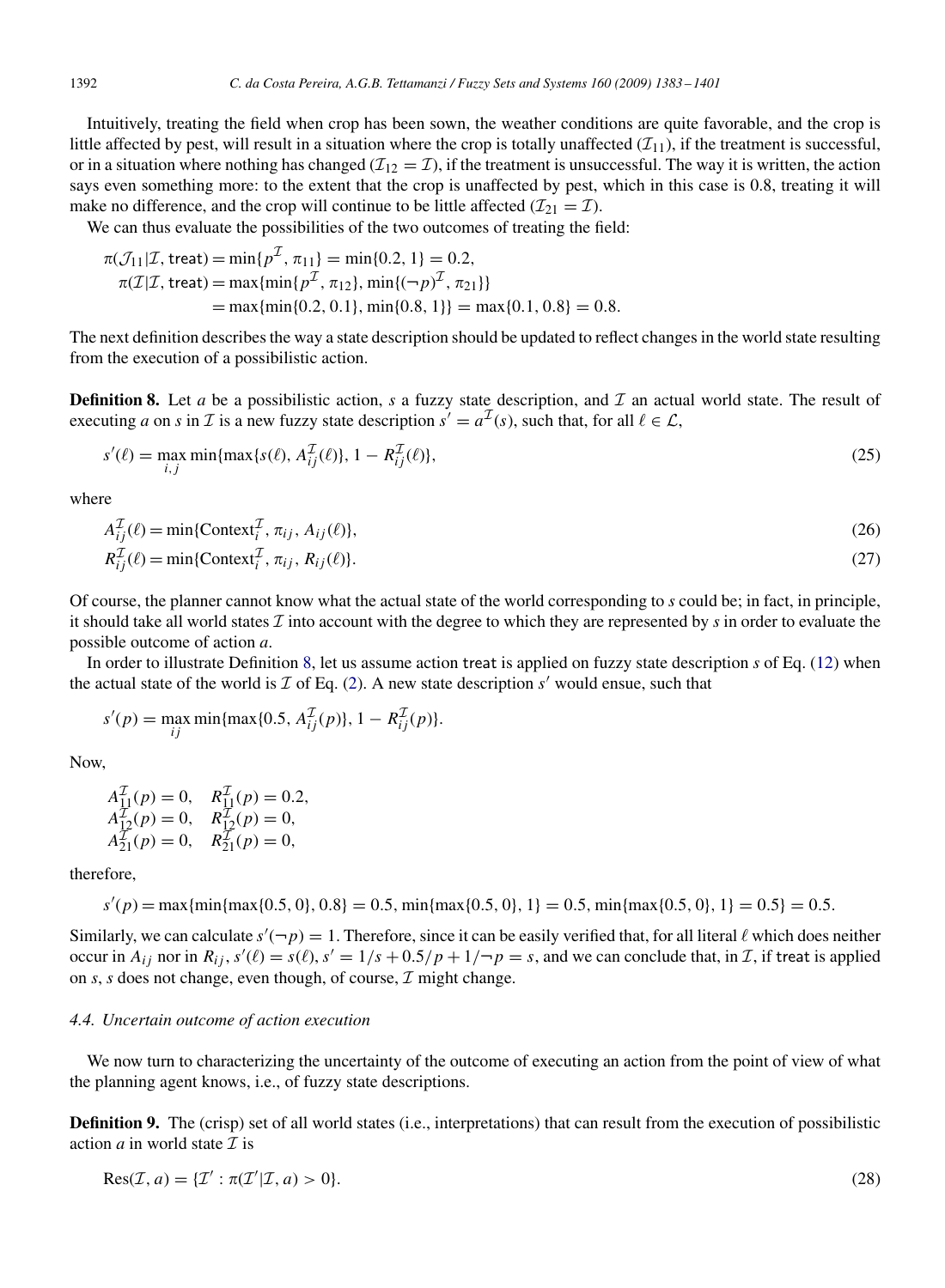**Definition 10.** The (crisp) set of all state descriptions that can result from the execution of a possibilistic action *a* given a state description *s* is

$$
Res(s, a) = \{s' : \exists \mathcal{I} : s' = a^{\mathcal{I}}(s)\}.
$$
\n(29)

**Definition 11.** The possibility that state description  $s'$  describes the world state resulting from executing possibilistic action *a* in world state *I* is

$$
\pi(s'|\mathcal{I}, a) = \sup_{\mathcal{I}'} \pi(\mathcal{I}'|\mathcal{I}, a). \tag{30}
$$

**Definition 12.** The possibility that state description  $s'$  is the result of executing a possibilistic action *a* given the state description *s* is

$$
\pi(s'|s, a) = \sup_{\mathcal{I}} \min{\pi(s'| \mathcal{I}, a), s^{\mathcal{I}}}. \tag{31}
$$

<span id="page-10-0"></span>**Proposition 5.** Let s and s' be state descriptions, and a be a possibilistic action:

$$
\pi(s'|s, a) = \sup_{\mathcal{I}} \max_{ij} \min\{\text{Context}_{i}^{\mathcal{I}}, \pi_{ij}, s^{\mathcal{I}}\}.
$$
\n(32)

**Proof.** By Definition [5,](#page-10-0)

$$
\pi(s'|s, a) = \sup_{\mathcal{I}} \min{\pi(s'| \mathcal{I}, a), s^{\mathcal{I}}}
$$
\n
$$
= \sup_{\mathcal{I}} \min\left\{\sup_{\mathcal{I}'} \pi(\mathcal{I}'|\mathcal{I}, a), s^{\mathcal{I}}\right\}
$$
\n
$$
= \sup_{\mathcal{I}} \min\left\{\sup_{\mathcal{I}'} \max_{i, j: \mathcal{J}_{ij} = \mathcal{I}'} \min{\{\text{Context}_{i}^{\mathcal{I}}, \pi_{ij}\}, s^{\mathcal{I}}\}}
$$
\n
$$
= \sup_{\mathcal{I}} \sup_{\mathcal{I}'} \max_{i, j: \mathcal{J}_{ij} = \mathcal{I}'} \min{\{\text{Context}_{i}^{\mathcal{I}}, \pi_{ij}\}, s^{\mathcal{I}}}
$$
\n
$$
= \sup_{\mathcal{I}} \max_{i, j} \min{\{\text{Context}_{i}^{\mathcal{I}}, \pi_{ij}, s^{\mathcal{I}}\}}.
$$

To continue with the previous example, let us now assume

$$
s = \frac{1}{s} + \frac{0.2}{p},
$$

and that applying action treat on  $s$  in  $\mathcal I$  yields

$$
s' = \frac{1}{s} + \frac{0.2}{p} + \frac{0.2}{-p}.
$$

We want to calculate the possibility that  $s'$  be the outcome of applying action treat on  $s$ ,

$$
\pi(s'|s, \text{treat}) = \sup_{\mathcal{I}} \min \{ \pi(s'| \mathcal{I}, \text{treat}), s^{\mathcal{I}} \}.
$$

Therefore,  $\pi(s'|s, \text{treat}) \geqslant \min\{\pi(s'| \mathcal{I}, \text{treat}), 1\} = \pi(s'| \mathcal{I}, \text{treat})$ ; now,

$$
\pi(s'|\mathcal{I}, \text{treat}) = \sup_{\mathcal{I}'} \min{\pi(\mathcal{I}'|\mathcal{I}, \text{treat}), s'^{\mathcal{I}'}}
$$
  
= max{min{0.2, s'^{\mathcal{I}\_{11}}}, min{0.8, s'^{\mathcal{I}}}}  
= max{min{0.2, 0.8}, min{0.8, 0.8}} = 0.8.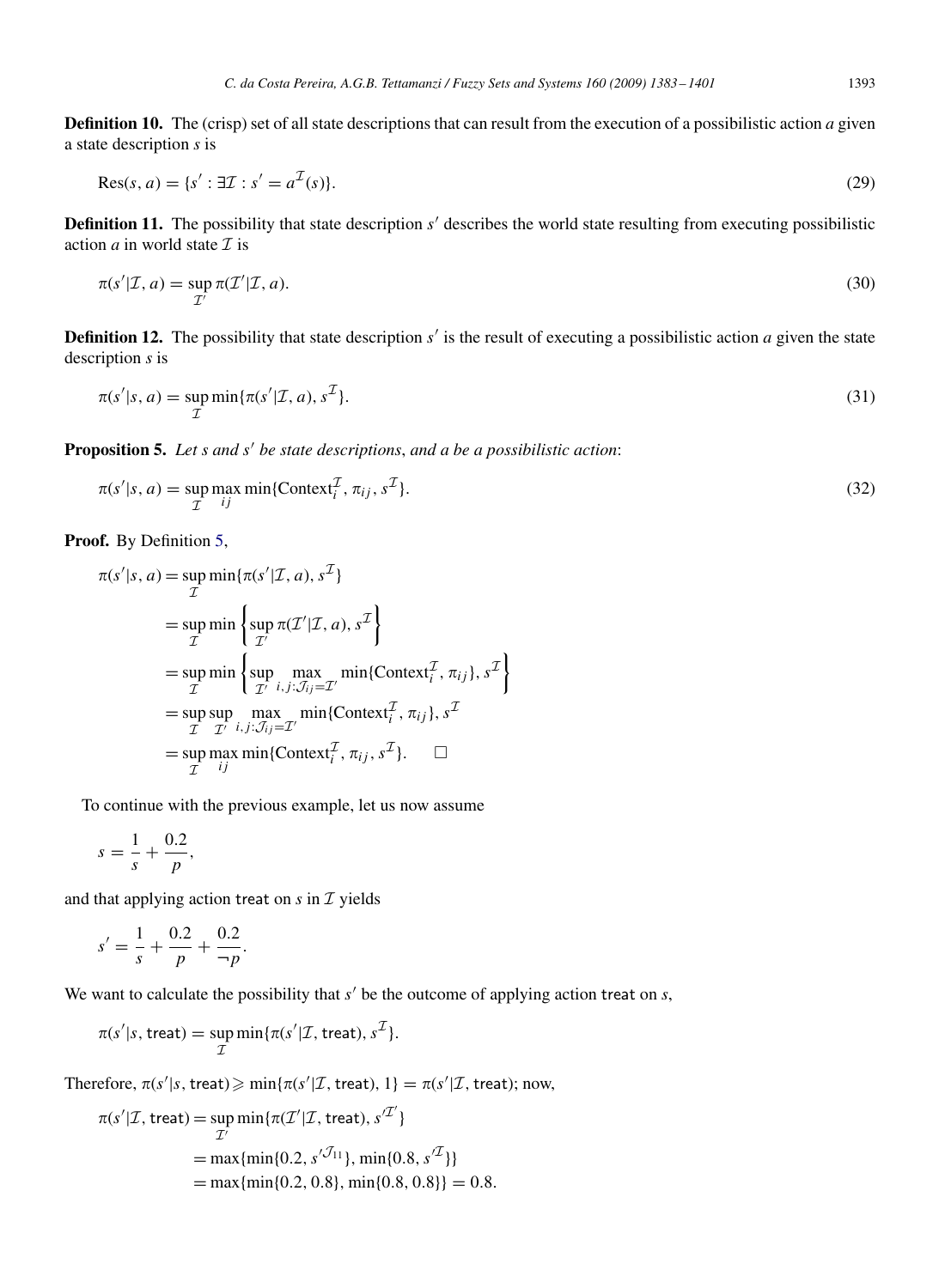## *4.5. Reasoning about actions*

The two main reasoning tasks on actions have to do with answering the questions:

- What would be the consequence of executing a given action?
- Can a given action be executed in a given (partially known) world state?

Answering the former question requires being able to determine whether a given condition (i.e., an expression) will hold after the action is executed. Such a reasoning task is usually called *projection*. The reasoning task implied by answering the latter question is called *executability*.

**Definition 13** (*Projection*). The degree to which an expression  $\varepsilon$  is a consequence (i.e., a projection) of applying a possibilistic action *a* given a state description *s* is

$$
\pi(\varepsilon|s, a) = \sup_{s' \in \text{Res}(s, a)} \min{\pi(s'|s, a), \text{Ent}(s', \varepsilon)}.
$$
\n(33)

**Definition 14** (*Executability*). The degree to which a possibilistic action *a* is executable given a state description *s* is

$$
\eta(s, a) = \sup_{\mathcal{I}} \min \left\{ s^{\mathcal{I}}, \max_{j} \text{Context}_{j}^{\mathcal{I}} \right\}.
$$
\n(34)

**Definition 15.** The degree to which a possibilistic action *a* is executable given a possibility distribution  $\pi$  of state descriptions is

<span id="page-11-0"></span>
$$
\eta(\pi, a) = \sup_{s} \min{\pi(s), \eta(s, a)}.
$$
\n(35)

## **5. Action plans**

The next step is to chain actions, thus obtaining *trajectories* in the space of state descriptions, and *action plans*.

**Definition 16.** The degree to which a sequence  $\langle a_i \rangle_{i=0}^{N-1}$  of possibilistic actions is executable given an initial state description  $s_0$  is given by

$$
\eta(s_0, \langle a_i \rangle_{i=0}^{N-1}) = \min \left\{ \begin{array}{l} \eta(s_0, a_0), \\ \sum_{i=1}^{N-1} \min_{s_i} \{\pi(s_i | s_{i-1}, a_{i-1}), \eta(s_i, a_i)\} \end{array} \right\}.
$$
 (36)

**Definition 17** (*Trajectory*). A trajectory is a sequence  $\tau = \langle s_0, \dots s_N \rangle$  of state descriptions.

We classically define a plan of actions as a set of ordered actions.

**Definition 18** (*Action plan*). A sequential plan  $P_{seq}$  is a totally ordered set of actions  $\langle a_i \rangle_{i=0}^{N-1}$ .

To execute a plan  $P = \langle a_i \rangle_{i=0}^{N-1}$  is to execute in sequence  $a_0, a_1, \ldots, a_{N-1}$ . The strong assumption of nonobservability underlies the way the execution is monitored. Indeed we suppose that despite the uncertainty concerning the effects of the actions, a plan is executed *blindly*, without any information gathering between steps. The following proposition relies on this assumption.

**Proposition 6.** *The possibility to reach a world state that satisfies a given state description s<sub>N</sub>, starting from a world state described by*  $s_0$  *by executing a sequence*  $\langle a_i \rangle_{i=0}^{N-1}$  *of possibilistic actions is given by* 

$$
\pi(s_N|s_0, \langle a_i \rangle_{i=0}^{N-1}) = \sup_{\tau = \langle s_0, \ldots s_N \rangle} \min_{i=0}^{N-1} \pi(s_{i+1}|s_i, a_i).
$$
\n(37)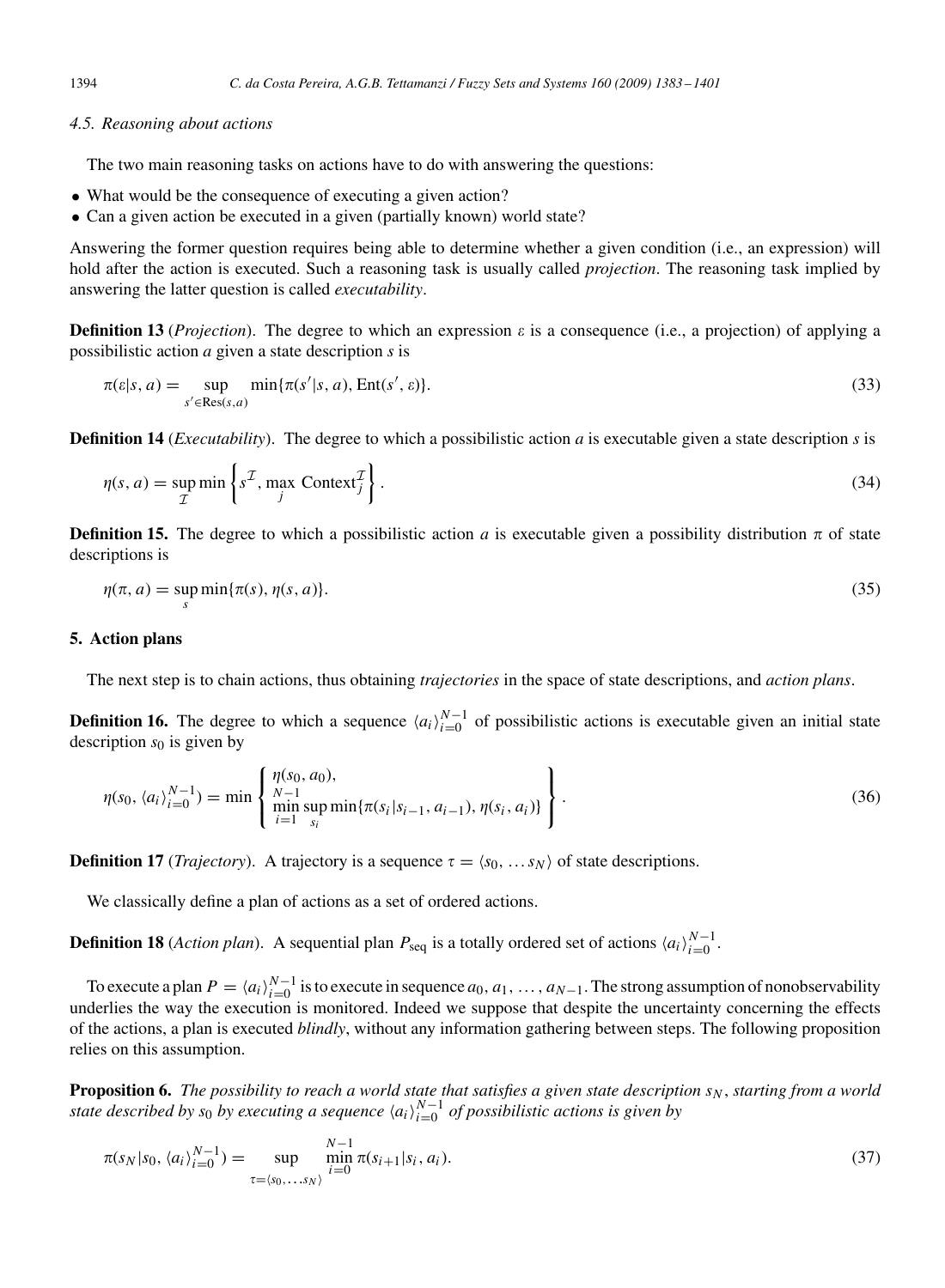**Proof.**

$$
\pi(s_N|s_0, \langle a_i \rangle_{i=0}^{N-1}) = \sup_{s_1} \min \{ \pi(s_1|s_0, a_0), \pi(s_N|s_1, \langle a_i \rangle_{i=1}^{N-1}) \}
$$
\n
$$
= \sup_{s_1} \min \{ \pi(s_1|s_0, a_0), \sup_{s_2} \min \{ \pi(s_2|s_1, a_1), \pi(s_N|s_2, \langle a_i \rangle_{i=2}^{N-1}) \} \}
$$
\n
$$
= \sup_{s_1} \sup_{s_2} \min \{ \pi(s_1|s_0, a_0), \pi(s_2|s_1, a_1), \pi(s_N|s_2, \langle a_i \rangle_{i=2}^{N-1}) \}
$$
\n
$$
\vdots
$$
\n
$$
= \sup_{s_1} \dots \sup_{s_N} \min \{ \pi(s_1|s_0, a_0), \dots, \pi(s_N|s_{N-1}, a_{N-1}) \}
$$
\n
$$
= \sup_{\tau} \min_{i=0} \pi(s_{i+1}|s_i, a_i). \square
$$

**Proposition 7.** *The possibility to reach a world state that satisfies a given expression*  $\varepsilon$ *, starting from a world state described by s*<sub>0</sub> *by executing a sequence*  $\langle a_i \rangle_{i=0}^{N-1}$  *of possibilistic actions is given by* 

$$
\pi(\varepsilon|s_0, \langle a_i \rangle_{i=0}^{N-1}) = \sup_{s_N} \min{\{\pi(s_N|s_0, \langle a_i \rangle_{i=0}^{N-1}), \text{Ent}(s_N, \varepsilon)\}}.
$$
\n(38)

**Definition 19.** The necessity of reaching a world state that satisfies a given expression  $\varepsilon$ , starting from a world state described by  $s_0$  by executing a sequence  $\langle a_i \rangle_{i=0}^{N-1}$  of possibilistic actions is given by

<span id="page-12-0"></span>
$$
v(\varepsilon|s_0, \langle a_i \rangle_{i=0}^{N-1}) = 1 - \pi(\neg \varepsilon|s_0, \langle a_i \rangle_{i=0}^{N-1}).
$$
\n(39)

## **6. Fuzzy possibilistic planning problems**

We now have all the elements needed to represent a planning problem within the framework of the proposed formalism. We will then characterize solutions to such a planning problem, by introducing the notion of a  $\gamma$ -acceptable plan, i.e., a plan whose execution is guaranteed to lead to a goal state with a degree of necessity  $\gamma$ , and by showing that, under certain conditions, finding a solution to such planning problem is no harder than solving a related planning problem with crisp and complete information.

# *6.1. Representing problems*

**Definition 20** (*Fuzzy possibilistic planning problem*). A possibilistic planning problem is a triple  $\Delta = \langle s_0, \varepsilon_G, A \rangle$ , where  $s_0$  is a description of the initial state,  $\varepsilon_G$  is an expression defining the set of goal states ( $G = \mathcal{S}(\varepsilon_G)$ ), and A is the set of available actions.

# *6.2. Solution plans and -acceptability*

**Definition 21** (*Solution plan*). Let  $\Delta$  be a fuzzy possibilistic planning problem and *P* a sequential plan. *P* is said to be:

- <span id="page-12-1"></span>•  $\gamma$ -acceptable, if  $N[G|s_0, P] \geq \gamma$ ;
- a maximal-certainty plan, if *P* is  $\gamma$ -acceptable and  $\forall P'$  such that *P'* is  $\gamma'$ -acceptable,  $\gamma' \leq \gamma$ .

**Proposition 8.** Let  $P = \langle a_i \rangle_{i=0}^{N-1}$  be a  $\gamma$ -acceptable sequential plan for a fuzzy possibilistic planning problem  $\Delta = \langle s_0, \varepsilon_G, A \rangle$ .

*For all trajectory*  $\langle s_0, \ldots, s_N \rangle$ , a sufficient condition for  $s_N$  to be a goal state with degree at least  $\gamma$ , in symbols  $G(s_N) \geq \gamma$ *, is that, for i* = 0*, ...*, *N* − 1*,* 

$$
\pi(s_{i+1}|s_i, a_i) > 1 - \gamma. \tag{40}
$$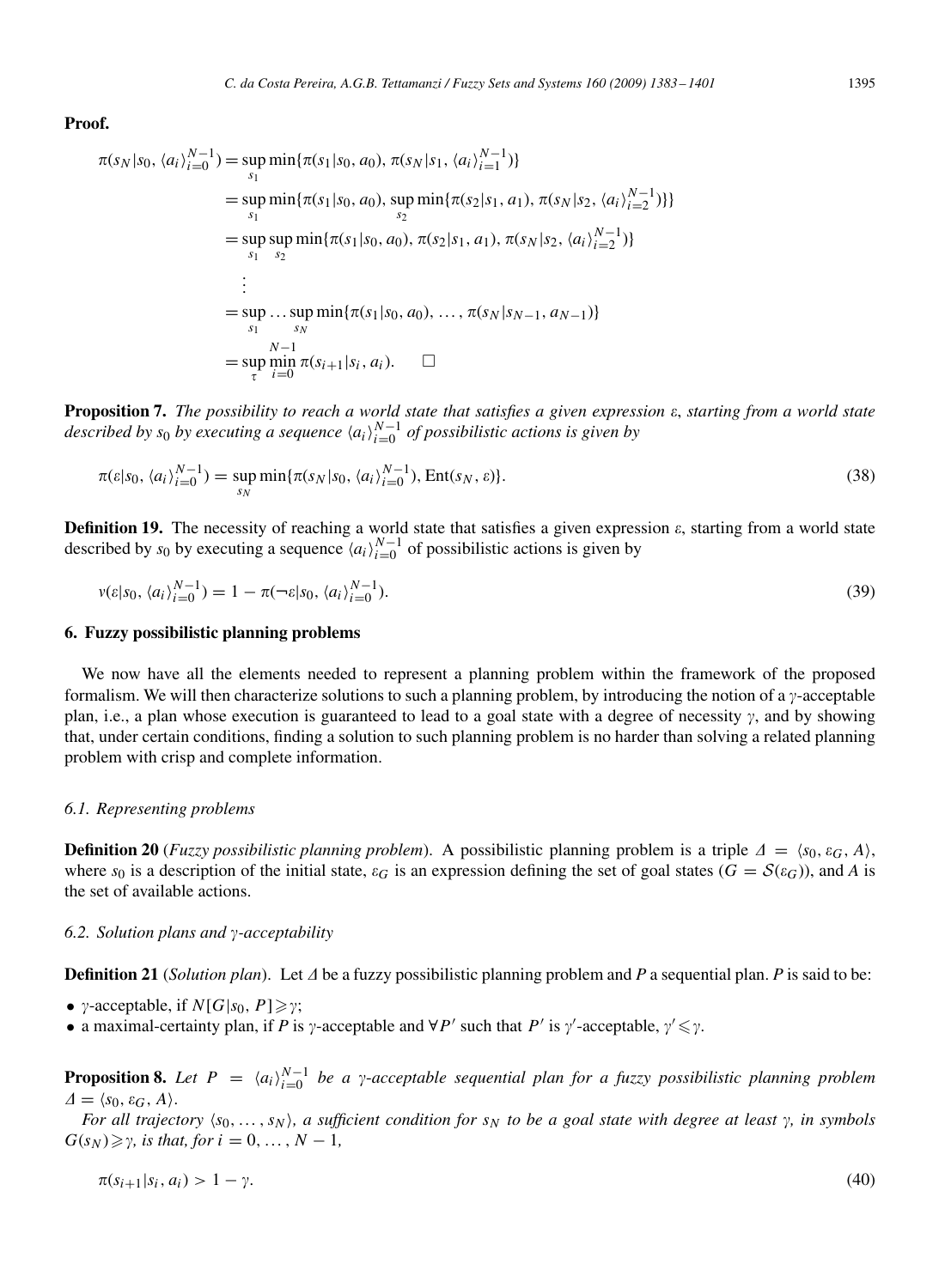**Proof.** *P* is  $\gamma$ -acceptable, therefore,  $N[G|s_0, P] = N[G|s_0, \langle a_i \rangle_{i=0}^{N-1}] \ge \gamma$ . By Eq. [\(22\)](#page-7-0),

$$
N[G|s_0, \langle a_i \rangle_{i=0}^{N-1}] = \inf_{s_N} \max\{G(s_N), 1 - \pi(s_N|s_0, \langle a_i \rangle_{i=0}^{N-1})\}.
$$

Therefore,

$$
N[G|s_0, P] \geq \gamma
$$
  
\n
$$
\Leftrightarrow \inf_{s_N} \max\{G(s_N), 1 - \pi(s_N|s_0, \langle a_i \rangle_{i=0}^{N-1})\} \geq \gamma
$$
  
\n
$$
\Leftrightarrow \forall s_N \max\{G(s_N), 1 - \pi(s_N|s_0, \langle a_i \rangle_{i=0}^{N-1})\} \geq \gamma
$$
  
\n
$$
\Leftrightarrow \forall s_N (G(s_N) < \gamma \Rightarrow \pi(s_N|s_0, \langle a_i \rangle_{i=0}^{N-1}) \leq 1 - \gamma)
$$
  
\n
$$
\Leftrightarrow \forall s_N (\pi(s_N|s_0, \langle a_i \rangle_{i=0}^{N-1}) > 1 - \gamma \Rightarrow G(s_N) \geq \gamma)
$$
  
\n
$$
\Leftrightarrow \forall s_N \left( \sup_{(s_0, \ldots s_N)} \min_{i=0, \ldots, N-1} \pi(s_{i+1}|s_i, a_i) > 1 - \gamma \Rightarrow G(s_N) \geq \gamma \right)
$$
  
\n
$$
\Leftrightarrow \forall s_N (\exists (s_0, \ldots s_N) \forall i (\pi(s_{i+1}|s_i, a_i) > 1 - \gamma) \Rightarrow G(s_N) \geq \gamma)
$$
  
\n
$$
\Rightarrow \forall (s_0, \ldots s_N) \ (\forall i (\pi(s_{i+1}|s_i, a_i) > 1 - \gamma) \Rightarrow G(s_N) \geq \gamma),
$$

which is the thesis.  $\Box$ 

<span id="page-13-1"></span>The previous propositions give us a sufficient condition for a  $\gamma$ -acceptable plan to be able to solve a planning problem with a necessity at least  $\gamma$ . The next question is when such a sufficient condition is guaranteed to hold. Any answer to such question would give us a class of fuzzy possibilistic planning problems that are "less hard" to solve. The following proposition identifies one such class.

**Proposition 9.** Let  $\Delta = \langle s_0, \varepsilon_G, A \rangle$  be a fuzzy possibilistic planning problem such that

(1) *there exists an interpretation*  $\mathcal{I}_0$  *such that*  $s_0^{20} > 1 - \gamma$ ;

(2) *for all a* ∈ *A*, *every possibilistic effect pe j of a contains only one effect* Eff *j*, *whose possibility is* 1;

(3) *for all a*  $\in$  *A*, *if a contains a possibilistic effect pe<sub>j</sub> such that R<sub>j</sub>*  $\neq$  *Ø, then j = [1](#page-13-0) and a contains no other effect.<sup>1</sup>* 

*If*  $P = \langle a_i \rangle_{i=0}^{N-1}$  is a  $\gamma$ -acceptable sequential plan for problem  $\Delta$ , there exists a trajectory  $\langle s_0, \ldots, s_N \rangle$  obtained by *executing P*, *such that*  $G(s_N) \geq \gamma$ .

**Proof.** We begin by proving that, given *P*, there exists a trajectory  $\langle s_0, \ldots, s_N \rangle$  such that, for all  $i = 0, \ldots, N - 1$ ,  $\pi(s_{i+1}|s_i, a_i) > 1 - \gamma.$ 

For all actions  $a_i$ ,  $i = 0, ..., N - 1$ , given state description  $s_i$ , by definition of a possibilistic action, for all interpretation  $\mathcal{I}_i$  there must be a context Context  $j_i$  such that Context  $\frac{1}{j_i} \geq s_i^{\perp_i}$ . Now, for a given interpretation  $\mathcal{I}_i$ ,

$$
\pi(s_{i+1}|s_i, a_i) = \sup_{\mathcal{I}} \max_{j,k} \min\{\text{Context}_{j}^{\mathcal{I}}, \pi_{jk}, s_i^{\mathcal{I}}\}
$$
  
\n
$$
= \sup_{\mathcal{I}} \max_{j} \min\{\text{Context}_{j}^{\mathcal{I}}, s_i^{\mathcal{I}}\} \quad \left(\text{because } \forall j \max_{k} \pi_{jk} = 1\right)
$$
  
\n
$$
\geq \sup_{\mathcal{I}} \min\{\text{Context}_{j_i}^{\mathcal{I}}, s_i^{\mathcal{I}}\}
$$
  
\n
$$
\geq \min\{\text{Context}_{j_i}^{\mathcal{I}}, s_i^{\mathcal{I}_i}\} = s_i^{\mathcal{I}_i}.
$$

Therefore,  $\pi(s_{i+1}|s_i, a_i) > 1 - \gamma$  if there exists an interpretation  $\mathcal{I}_i$  such that  $s_i^{\mathcal{I}_i} > 1 - \gamma$ .

By hypothesis, there exists an interpretation  $\mathcal{I}_0$  such that  $s_0^{L_0} > 1 - \gamma$ . We now prove by induction that, if there exists an interpretation  $\mathcal{I}_i$  such that  $s_i^{\mathcal{I}_i} > 1 - \gamma$ , then there exist an interpretation  $\mathcal{I}_{i+1} \in \text{Res}(\mathcal{I}_i, a_i)$  such that  $s_{i+1}^{\mathcal{I}_{i+1}} >$  $1 - \gamma$ .

<span id="page-13-0"></span><sup>&</sup>lt;sup>1</sup> Essentially, this condition requires that all actions that retract some literal must be unconditional; indeed, by Definition [6,](#page-7-1) it must be Context<sub>1</sub> =  $\top$ .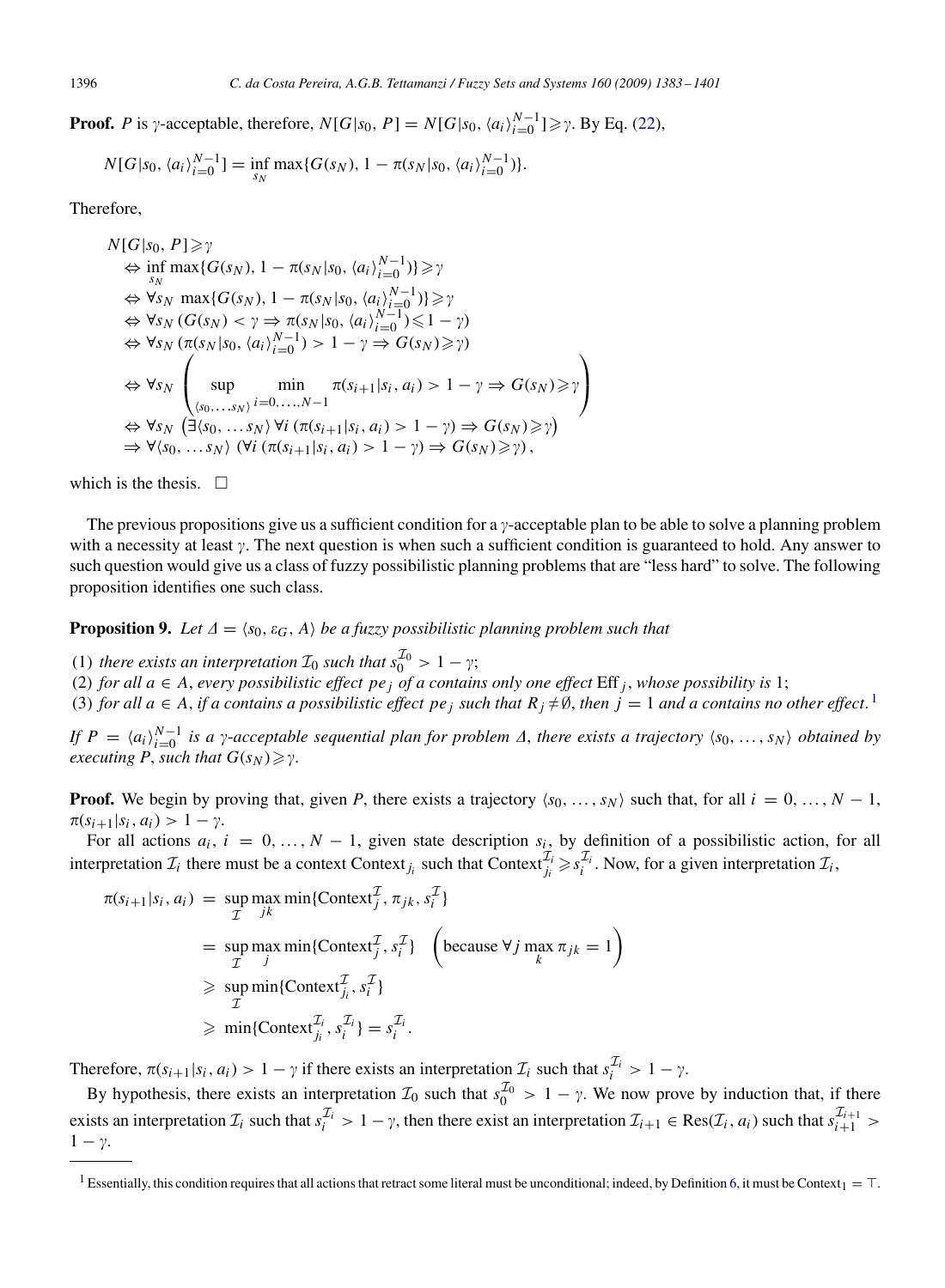Table 1 Synopsis of the cases considered in the induction step of the proof of Proposition [9](#page-13-1)

<span id="page-14-2"></span>

|                                | $\ell^{\mathcal{I}_i} \leq 1-\gamma$          | $\ell^{\mathcal{I}_i} > 1-\gamma$         |
|--------------------------------|-----------------------------------------------|-------------------------------------------|
| $\ell \notin \text{Eff}_{i_i}$ | $H_2: \ell^{\mathcal{I}_{i+1}} \leq 1-\gamma$ | $H_1: \ell^{I_{i+1}} > 1 - \gamma$        |
|                                | $\Theta_2$ : $s_{i+1}(\ell) < \gamma$         | $\Theta_1$ : $s_{i+1}(\ell) > 1 - \gamma$ |
|                                | (Case 2.2)                                    | (Case 1.2)                                |
| $\ell \in A_{i_i}$             | $H_1: \ell^{\mathcal{I}_{i+1}} > 1 - \gamma$  |                                           |
|                                | $\Theta_1$ : $s_{i+1}(\ell) > 1 - \gamma$     |                                           |
|                                | (Case 1.1)                                    |                                           |
| $\ell \in R_{i_i}$             | $H_2: \ell^{\mathcal{I}_{i+1}} \leq 1-\gamma$ |                                           |
|                                | $\Theta_2$ : $s_{i+1}(\ell) < \gamma$         |                                           |
|                                | (Case 2.1)                                    |                                           |

The rows refer to the three possible values of the membership of  $\ell$  in the sets  $A_{j_i}$  and  $R_{j_i}$ ; the columns refer to the possible truth values of  $\ell$  in world state  $\mathcal{I}_i$ . Each cell contains the hypothesis on the value of  $\ell^{L_{i+1}}$  and the thesis that has to be proven, as well as a reference to the case number in the proof.

To show that such an interpretation  $\mathcal{I}_{i+1}$  exists, we construct it: we take the only effect Eff  $j_i$  of Context  $j_i$  (i.e., the one such that Context $t_{j_i}^{\perp_i} \geq s_i^{\perp_i}$ ); for all literal  $\ell \in \mathcal{L}$ ,

<span id="page-14-0"></span>
$$
\ell^{\mathcal{I}_{i+1}} = \begin{cases} \ell^{\mathcal{I}_{i}} & \text{if } \ell \notin \text{Eff}_{j_{i}}, \\ 1 & \text{if } \ell \in A_{j_{i}}, \\ 0 & \text{if } \ell \in R_{j_{i}}. \end{cases}
$$
\n
$$
(41)
$$

By Definition [2,](#page-5-0)

$$
s_i^{\mathcal{I}_i} > 1 - \gamma \Leftrightarrow \min_{\ell} \max\{1 - s_i(\ell), \min\{s_i(\ell), \ell^{\mathcal{I}_i}\}\} > 1 - \gamma
$$
  
\n
$$
\Leftrightarrow \forall \ell \left(1 - s_i(\ell) > 1 - \gamma\right) \lor \left(\ell^{\mathcal{I}_i} > 1 - \gamma \land s_i(\ell) > 1 - \gamma\right)
$$
  
\n
$$
\Leftrightarrow \forall \ell \left(s_i(\ell) < \gamma\right) \lor \left(\ell^{\mathcal{I}_i} > 1 - \gamma \land s_i(\ell) > 1 - \gamma\right).
$$
\n(42)

We recall that, by Definition [8,](#page-9-0)  $s_{i+1}$  is constructed such that, for all  $\ell \in \mathcal{L}$ ,

$$
s_{i+1}(\ell) = \max_{j} \min\{\max\{s_i(\ell), A_j^{L_i}(\ell)\}, 1 - R_j^{L_i}(\ell)\},\tag{43}
$$

where

$$
A_j^{\mathcal{I}_i}(\ell) = \min\{\text{Context}_j^{\mathcal{I}_i}, A_j(\ell)\},\tag{44}
$$

<span id="page-14-1"></span>
$$
R_j^{\mathcal{I}_i}(\ell) = \min\{\text{Context}_j^{\mathcal{I}_i}, R_j(\ell)\}.
$$
\n(45)

We now prove that, for all  $\ell \in \mathcal{L}$ ,

$$
(s_{i+1}(\ell) < \gamma) \vee (\ell^{L_{i+1}} > 1 - \gamma \wedge s_{i+1}(\ell) > 1 - \gamma). \tag{46}
$$

It can be observed that, because of Eq. [\(41\)](#page-14-0), for all  $\ell \in \mathcal{L}$ ,

$$
\ell^{\mathcal{I}_{i+1}} > 1 - \gamma \iff (\ell \notin \text{Eff}_{j_i} \land \ell^{\mathcal{I}_i} > 1 - \gamma) \lor \ell \in A_{j_i}.\tag{47}
$$

To prove Eq. [\(46\)](#page-14-1), it will suffice to show that

- (1) when  $\ell_{\tau}^{L_{i+1}} > 1 \gamma$  (let us call this hypothesis  $H_1$ ),  $s_{i+1}(\ell) > 1 \gamma$  (let us call this thesis  $\Theta_1$ );
- (2) when  $\ell^{L_{i+1}} \leq 1 \gamma$  (let us call this hypothesis  $H_2$ ),  $s_{i+1}(\ell) < \gamma$  (let us call this thesis  $\Theta_2$ ).

To illustrate more clearly the situation, let us consider Table [1,](#page-14-2) whose rows refer to the three possible values of the membership of  $\ell$  in the sets  $A_{i_i}$  and  $R_{i_j}$ , and whose columns refer to the possible truth values of  $\ell$  in world state  $\mathcal{I}_i$ . Each cell of the table contains the corresponding hypothesis on the value of  $\ell^{L_{i+1}}$  and the thesis that has to be proven.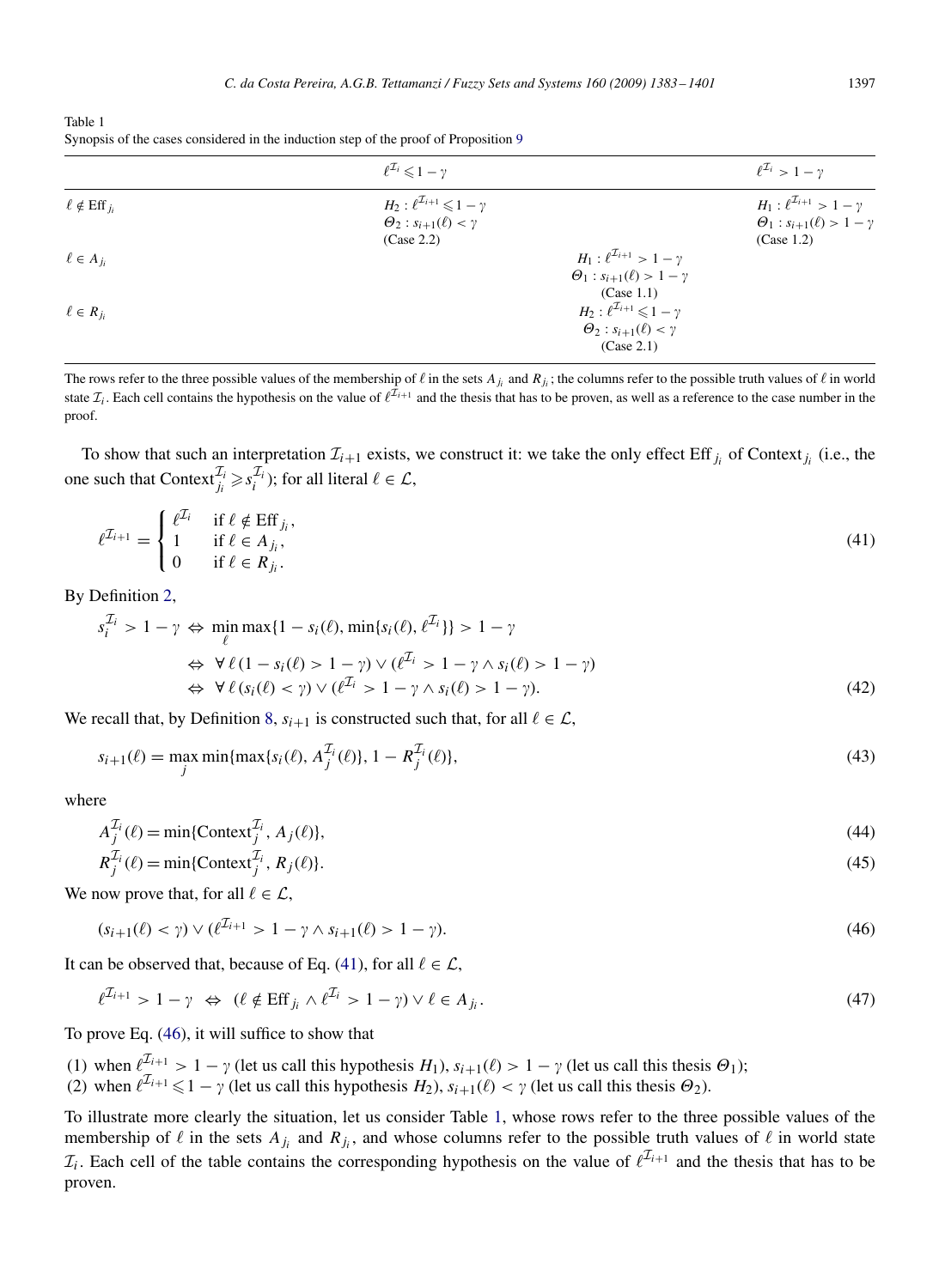

<span id="page-15-0"></span>Fig. 2. Diagram showing the values  $x < \gamma$  and  $y < 1 - \gamma$  can take up when  $\gamma > \frac{1}{2}$ .

We examine hereby every case and sub-case, showing that, for each case, the corresponding thesis holds. *Case* 1.1: If  $\ell \in A_{i}$ , we prove  $s_{i+1}(\ell) > 1 - \gamma$ . There are two possibilities:

(a)  $\ell^{i_j} > 1 - \gamma$  and thus also, by the induction hypothesis,  $s_i(\ell) > 1 - \gamma$ . (b)  $\ell^{\perp_i} \leq 1 - \gamma$  and thus also, by the induction hypothesis,  $s_i(\ell) < \gamma$ .

*Case* 1.1(a): In this case, it is sufficient to perform a few calculations:

$$
s_{i+1}(\ell) \geq \min\{\max\{s_i(\ell), A_j^{L_i}(\ell)\}, 1 - R_j^{L_i}(\ell)\}\
$$
  
> 
$$
\min\{1 - \gamma, 1\} = 1 - \gamma,
$$

which proves  $\Theta_1$ .

Case 1.1(b): In this case,  $A_{j_i}^{\perp_i}(\ell) = \min\{\text{Context}_{j_i}^{\perp_i}, 1\} = \text{Context}_{j_i}^{\perp_i} \ge s_i^{\perp} > 1 - \gamma$ . It follows that  $s_{i+1} \ge \min\{\max\{x, y_i\} \le s_i^{\perp_i}\}$ *y*}, 1} = max{*x*, *y*}, where  $x = s_i(\ell) < \gamma$  and  $y = A_{j_i}^{\ell_i}(\ell) > 1 - \gamma$ . Now, there are three possibilities:

- $\gamma < \frac{1}{2}$ : hence  $s_{i+1}(\ell) \ge \max\{x, y\} = y > 1 \gamma;$
- $\gamma = \frac{1}{2}$ : hence  $s_{i+1}(\ell) \ge \max\{x, y\} > \frac{1}{2} = \gamma = 1 \gamma$ ;
- $\gamma > \frac{1}{2}$ : hence  $s_{i+1}(\ell) \ge \max\{x, y\} > 1 \gamma$ , as it can be concluded from the diagram in Fig. [2,](#page-15-0) which shows the values *x* and *y* can take up with respect to  $\gamma$  and  $1 - \gamma$ .

This concludes the proof for Case 1.1.

*Case* 1.2: In this case,  $s_{i+1} \ge \min\{s_i(\ell), 1\} = s_i(\ell)$ , but since, by hypothesis,  $\ell^{L_i} > 1 - \gamma$ , it must be also the case that  $s_i(\ell) > 1 - \gamma$ ; therefore, we conclude  $s_{i+1}(\ell) > 1 - \gamma$ , and this exhausts the analysis for Case 1.

*Case* 2.1: If  $\ell \in R_{j_i}$ , we also know, by hypothesis, that  $pe_{j_i} = pe_1$  is the only effect of action *a*,  $j_i = 1$ , and Context<sub>*j<sub>i</sub>*</sub> = Context<sub>1</sub></sub> =  $\top$  because of Definition [6.](#page-7-1) As a consequence, Context<sub>1</sub><sup>*L<sub>i</sub>*</sup> = 1,  $A_1^{L_i}(\ell) = 0$ , and  $R_1^{L_i}(\ell) = 1$ . Therefore, we have

$$
s_{i+1}(\ell) = \min\{\max\{s_i(\ell), A_1^{\{i\}}(\ell)\}, 1 - R_1^{\{i\}}(\ell)\}
$$
  
=  $\min\{\max\{s_i(\ell), 0\}, 0\} = 0 < \gamma$ .

*Case* 2.2: In this last case, by hypothesis we know  $\ell \notin \text{Eff}_{j_i}$ , thus also  $\ell \notin A_{j_i}$  and  $\ell \notin R_{j_i}$ . Furthermore,  $\ell^{\perp_i} \leq 1 - \gamma$ and  $\ell^{L_{i+1}} \leq 1 - \gamma$ . Now, for  $\ell^{L_i} \leq 1 - \gamma$  to hold, it must be  $s_i(\ell) < \gamma$ ; in addition,  $A_{j_i}^{L_i}(\ell) = R_{j_i}^{L_i}(\ell) = 0$ . Therefore, for  $j = j_i$ ,

 $\min{\max{s_i(\ell), 0}, 1 - 0} = \min{\{s_i(\ell), 1\}} = s_i(\ell) < \gamma.$ 

Now, in order to prove  $\Theta_2$ , it is sufficient to show that for all other  $j \neq j_i$  as well, we have

$$
\min\{\max\{s_i(\ell), A_j^{\mathcal{I}_i}(\ell)\}, 1 - R_j^{\mathcal{I}_i}(\ell)\} < \gamma.
$$

For  $j \neq j_i$ , since  $\sum_j$  Context $j_i^L = 1$  and Context  $j_i > 1 - \gamma$ , it must be Context  $j < \gamma$  and, therefore,  $A_j^L(\ell) < \gamma$  and  $R_j^{L_i}(\ell) < \gamma$ . As a consequence, max $\{s_i(\ell), A_j^{L_i}(\ell)\} < \gamma$ , because both its arguments are  $< \gamma$ , whence min $\{\max\{s_i(\ell), A_j^{L_i}(\ell)\} < \gamma\}$  $A_j^{\perp_i}(\ell)$ ,  $1 - R_j^{\perp_i}(\ell)$ } <  $\gamma$ . This proves  $\Theta_2$ , completes the proof of Case 2.2, as well as of the induction step.

To sum up, we have proved that if there exists an interpretation  $\mathcal{I}_0$  such that  $s_0^{20} > 1 - \gamma$ , one can construct a sequence of world states  ${\{\mathcal{I}_i\}}_{i=0,\ldots,N}$ , and a trajectory  $\langle s_0,\ldots,s_N\rangle$  such that, for all  $i, s_i^{\perp_i} > 1 - \gamma$ . Therefore, for all *i*,  $\pi(s_{i+1}|s_i, a_i) > 1 - \gamma$ , which, by Proposition [8,](#page-12-1) implies  $G(s_N) \ge \gamma$ , which is the thesis. □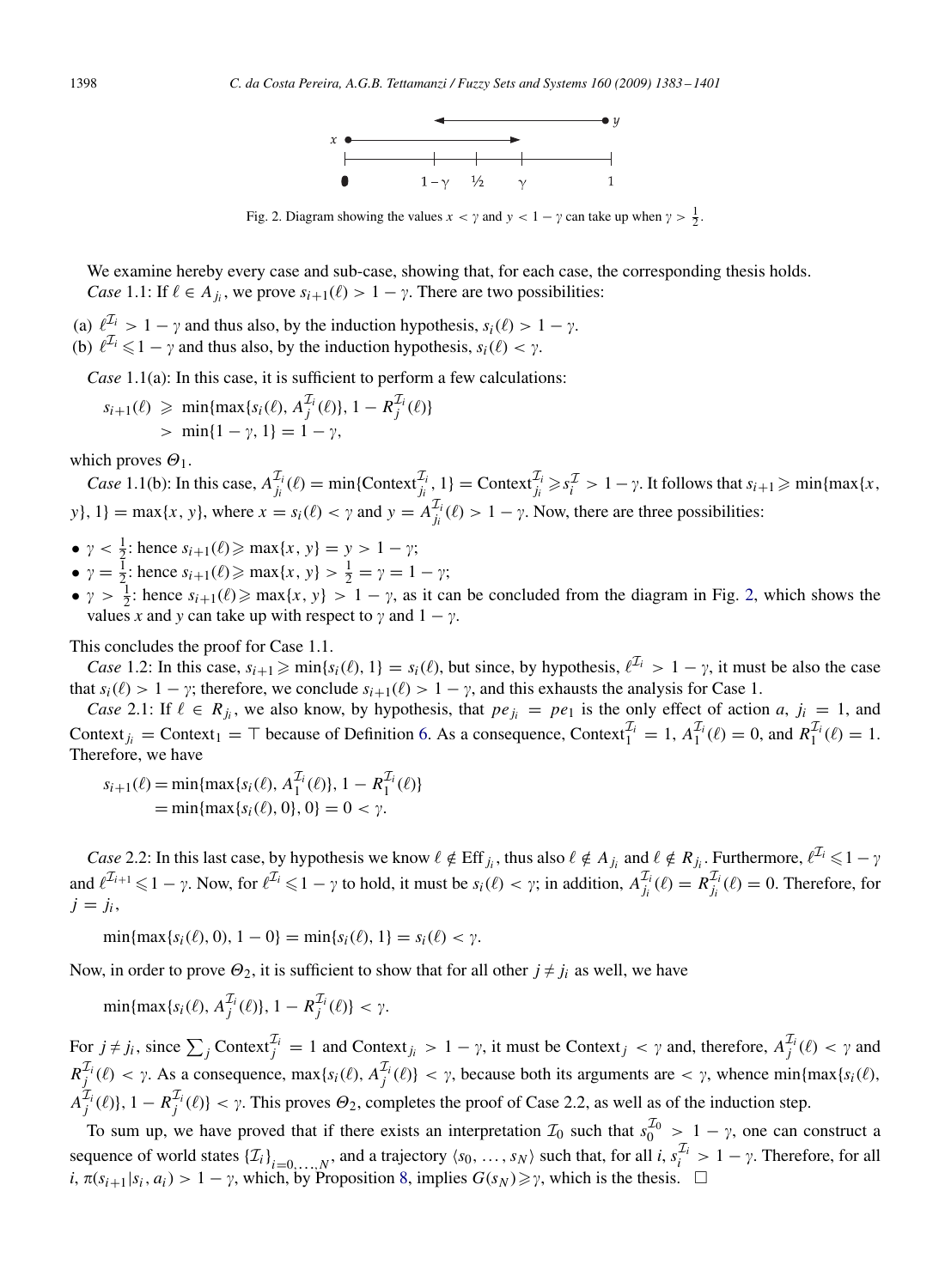## *6.3. Equivalence*

In this section we will show that solving a fuzzy possibilistic planning is equivalent, under certain conditions, to solving a possibilistic planning problem.

**Definition 22** (*Complete state description*). A complete state description is a state description *s* such that, for all atom  $p \in A$ , either  $s(p) = 1$  or  $s(\neg p) = 1$  (but not both).

In our formalism, it is easy to verify that, given a complete state description, there exists exactly one crisp interpretation that satisfies it, and vice versa.

**Definition 23.** A complete state description corresponding to a state description  $s$  is a state description  $s'$  such that for all *p*:

- $s'(p) = 1$  if  $s(p) > s(\neg p)$ ;
- $s'(p) = 0$  if  $s(p) \leq s(\neg p)$ .

In [\[7\],](#page-17-1) a (crisp) possibilistic planning problem  $\Delta'$  has been defined as a triple  $\langle s'_0, \varepsilon_G, A \rangle$ ; where  $s'_0$  is a complete description of the initial state,  $\varepsilon_G$  is a conjunction of literals, and A is a set of available possibilistic actions. Therefore, a state *s* may or may not belong to the set of states satisfying the expression  $\varepsilon_G$ . If *G* is the set of states satisfying the goal, a plan *P* is said to be  $\gamma$ -acceptable for  $\Delta'$  if and only if the *necessity* of its reaching the goal is greater than  $\gamma$ , i.e., if a final state  $s_N$  is such that  $\forall (s_1 \dots s_N), \forall i \pi [s_{i+1} | s_i, a_i] > 1 - \gamma, s_N \in G$ . One of the most important results of that work states that the search for a  $\gamma$ -acceptable plan amounts to solving a planning problem straightforwardly derived from the original possibilistic one and consisting only of pure (nongraded) nondeterministic actions.

**Definition 24.** A possibilistic planning problem  $A' = \langle s'_0, \varepsilon_G, A \rangle$  is the crisp counterpart of a fuzzy possibilistic planning problem  $\Lambda = \langle s_0, \varepsilon_G, A \rangle$  if and only if  $s'_0$  is a complete description corresponding to  $s_0$ .

**Proposition 10.** Let  $\Delta' = \langle s'_0, s_G, A \rangle$  be a crisp counterpart of the fuzzy possibilistic planning problem  $\Delta = \langle s_0, s_G, A \rangle$ *such that <sup>G</sup> is a conjunction of literals. If a sequential plan P is* -*acceptable for* , *P is also* -*acceptable for its fuzzy counterpart*.

**Proof.** By definition, P  $\gamma$ -acceptable for a (crisp) counterpart  $\Delta'$  of the fuzzy possibilistic planning problem  $\Delta$  is equivalent to

$$
\forall \langle s'_0 \dots s'_N \rangle, \forall i \ \pi [s'_{i+1} | s'_i, a_i] > 1 - \gamma \ \Rightarrow \ s'_N \in G.
$$

Each  $s_i$  is a complete world state corresponding to an incomplete state description  $s_i$ . Let  $\mathcal{I}_i$  be the crisp interpretation that satisfies  $s_i'$ . Then,

$$
\begin{aligned} \text{P } \gamma \text{-acceptable for } \varDelta' &\Leftrightarrow \ \forall \ \langle \mathcal{I}_0 \dots \mathcal{I}_N \rangle, \ \forall i \ \pi[\mathcal{I}_{i+1} | \mathcal{I}_i, a_i] > 1 - \gamma \Rightarrow \mathcal{I}_N \in G \\ &\Leftrightarrow \ \forall \ \langle \mathcal{I}_0 \dots \mathcal{I}_N \rangle, \ \forall i \ \pi[\mathcal{I}_{i+1} | \mathcal{I}_i, a_i] > 1 - \gamma \Rightarrow G(\mathcal{I}_N) \geq \gamma \in (0, 1]. \end{aligned}
$$

Each  $\mathcal{I}_i$  satisfies a possible complete representation of its counterpart in  $\Lambda$ . Therefore, if we note  $\langle s_0 \dots s_N \rangle$  a trajectory of incomplete state descriptions such that each  $s_i$  has a corresponding complete state description satisfied by crisp interpretation  $\mathcal{I}_i$ , the above equivalence may be written as

```
P \gamma-acceptable for \Delta'
```
 $\Leftrightarrow \forall (s_0 \dots s_N), \exists (I_0 \dots I_N) \text{ such that } \forall i \pi [I_{i+1} | I_i, a_i] > 1 - \gamma \Rightarrow G(s_N) \ge \gamma \in (0, 1]$  $\Leftrightarrow \forall (s_0 \dots s_N), \forall i \pi [s_{i+1} | s_i, a_i] > 1 - \gamma \Rightarrow G(s_N) \ge \gamma \in (0, 1]$  $\Leftrightarrow$  P  $\gamma$ -acceptable for  $\Delta$ .  $\square$ 

This result allows us to write the fuzzy posplan algorithm FPOSPLAN.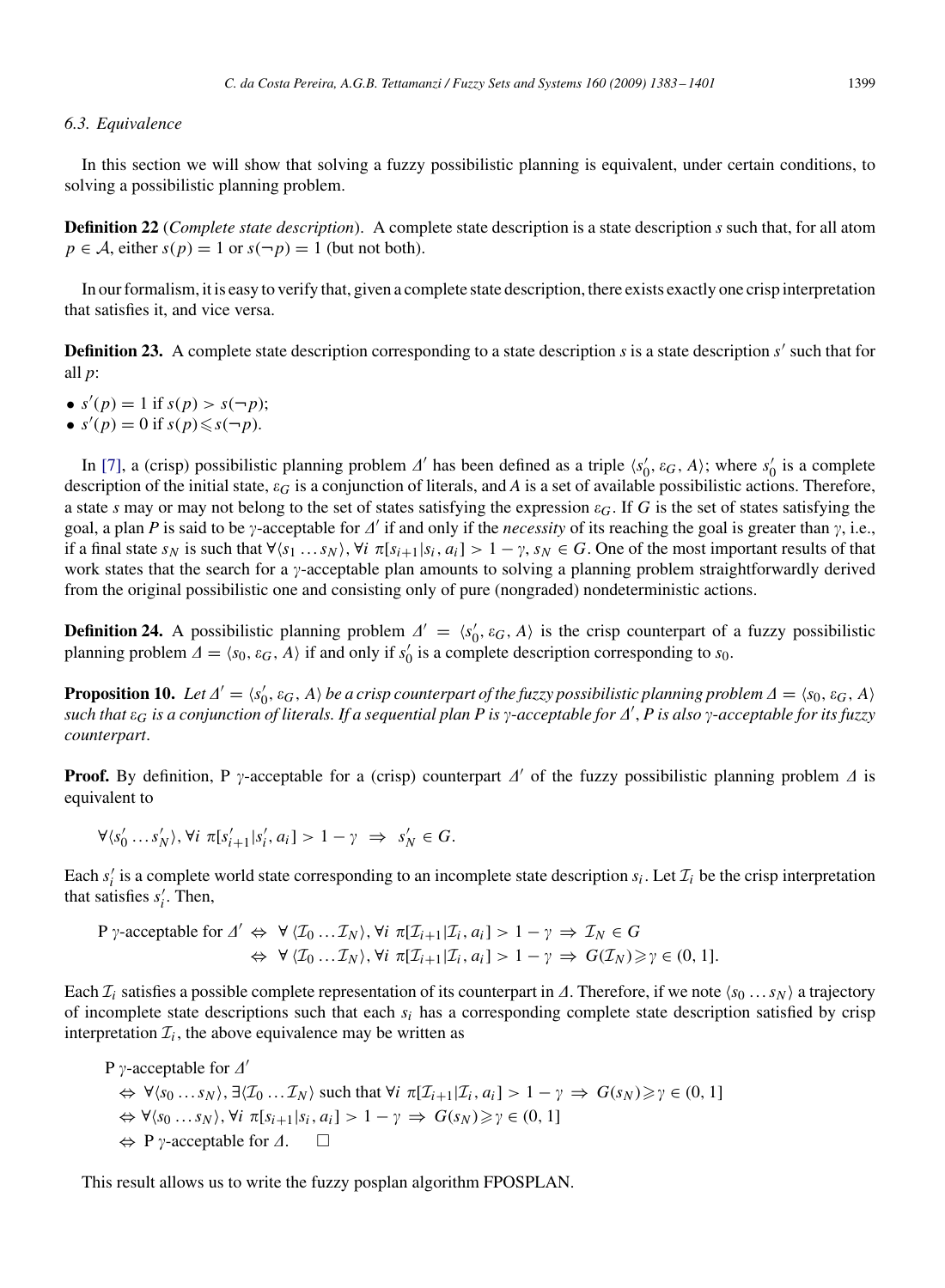1400 *C. da Costa Pereira, A.G.B. Tettamanzi / Fuzzy Sets and Systems 160 (2009) 1383* –*1401*

Algorithm  $FPOSPLAN(\Delta, \gamma)$ (1) transform  $\Delta$  into a (crisp) possibilistic planning problem  $\Delta'$ ;

(2) return  $P \leftarrow POSPLAN(\Delta', \gamma)$ 

<span id="page-17-13"></span>Fig. 3. FPOSPLAN: general algorithm.

#### *6.4. A fuzzy planning algorithm for -acceptability*

Given a fuzzy possibilistic planning problem  $\Lambda$ , we proposed above a way to transform it into a (crisp) possibilistic planning problem  $\Delta'$ . This transformation is the core of our fuzzy possibilistic planning algorithm called FPOSPLAN (Fig. [3\)](#page-17-13). The possibilistic planning algorithm POSPLAN, described in [\[7\],](#page-17-1) takes a possibilistic planning problem  $\Delta' = \langle s'_0, s_G, A \rangle$  as input, and generates a plan *P*, which is  $\gamma$ -acceptable for  $\Delta$ .

This result of equivalence between (crisp) possibilistic planning  $\Delta'$  and fuzzy possibilistic planning  $\Delta$  establishes that, under certain conditions, the complexities of these two problems are equivalent and, as a consequence, lower than the complexity of probabilistic planning problems, as shown in [\[8\].](#page-17-14)

## <span id="page-17-7"></span>**7. Conclusions**

The fundamental definitions for approaching possibilistic planning when knowledge about the world and actions is represented by means of fuzzy state descriptions have been provided, and the possibilistic planning problem has been recast in this setting.

We have chosen to represent the planning agent's incomplete and imprecise knowledge of the world by means of neutrosophic fuzzy sets. We have accordingly defined a model-theoretic semantics for such fuzzy state descriptions and proved some useful properties.

Then we have defined fuzzy possibilistic actions and their semantics, and we have examined basic reasoning tasks regarding actions and their effects. Next action plans have been considered and characterized.

The notion of a fuzzy possibilistic planning problem, i.e., a possibilistic planning problem with imprecise and incomplete knowledge, has been introduced and characterized. The notion of  $\gamma$ -acceptability of a solution plan, previously defined for crisp possibilistic planning has been extended to this new framework of fuzzy possibilistic planning, and sufficient conditions for the existence of solutions for fuzzy possibilistic planning problems have been derived and proved.

Finally, we have shown that, under certain conditions, solving a fuzzy possibilistic planning problem can be reduced to solving a crisp possibilistic planning problem.

# <span id="page-17-10"></span>**References**

- <span id="page-17-3"></span>[1] K. Atanassov, Intuitionistic fuzzy sets, Fuzzy Sets and Systems 20 (1986) 87–96.
- <span id="page-17-11"></span>[2] F. Bacchus, R. Petrick, Modeling an agent's incomplete knowledge during planning and execution, in: A.G. Cohn, L. Schubert, S.C. Shapiro (Eds.), KR'98: Principles of Knowledge Representation and Reasoning, Morgan Kaufmann, San Francisco, CA, 1998, pp. 432–443.
- <span id="page-17-4"></span>[3] S. Benferhat, D. Dubois, S. Kaci, H. Prade, Modeling positive and negative information in possibility theory, International Journal of Intelligent Systems 23 (10) (2008) 1094–1118.
- <span id="page-17-9"></span><span id="page-17-0"></span>[4] A.L. Blum, M.L. Furst, Fast planning through planning graph analysis, Artificial Intelligence 90 (1997) 281–300.
- [5] D. Chapman, Planning for conjunctive goals, Artificial Intelligence 32 (3) (1987) 333–377.
- <span id="page-17-1"></span>[6] C. Cornelis, C. van der Donck, E. Kerre, Sinha–Dougherty approach to the fuzzification of set inclusion revisited, Fuzzy Sets and Systems 134 (2003) 283–295.
- <span id="page-17-14"></span><span id="page-17-8"></span>[7] C. da Costa Pereira, F. Garcia, J. Lang, R. Martin-Clouaire, Planning with graded nondeterministic actions: a possibilistic approach, International Journal of Intelligent Systems 12 (1997) 935–962.
- <span id="page-17-12"></span>[8] C. da Costa Pereira, F. Garcia, J. Lang, R. Martin-Clouaire, Possibilistic planning: representation and complexity, in: ECP, 1997, pp. 143–155.

<span id="page-17-2"></span>[9] D. Dubois, H. Prade, Possibility Theory—An approach to Computerized Processing of Uncertainty, Plenum Press, New York, 1988.

- [10] D. Dubois, H. Prade, An introduction to bipolar representations of information and preference, International Journal of Intelligent Systems 23 (8) (2008) 866–877.
- <span id="page-17-6"></span><span id="page-17-5"></span>[11] T. Eiter,W. Faber, N. Leone, G. Pfeifer, A. Polleres, Planning under Incomplete Knowledge, in: Lecture Notes in Computer Science, Vol. 1861, Springer, Berlin, 2000, pp. 807–821.
- [12] R. Fikes, N. Nilsson, Strips: a new approach to the application of theorem proving to problem solving, Artificial Intelligence 2 (1971) 189–208.
- [13] A. Finzi, F. Pirri, R. Reiter, Open world planning in the situation calculus, in: AAAI/IAAI, 2000, pp. 754–760.